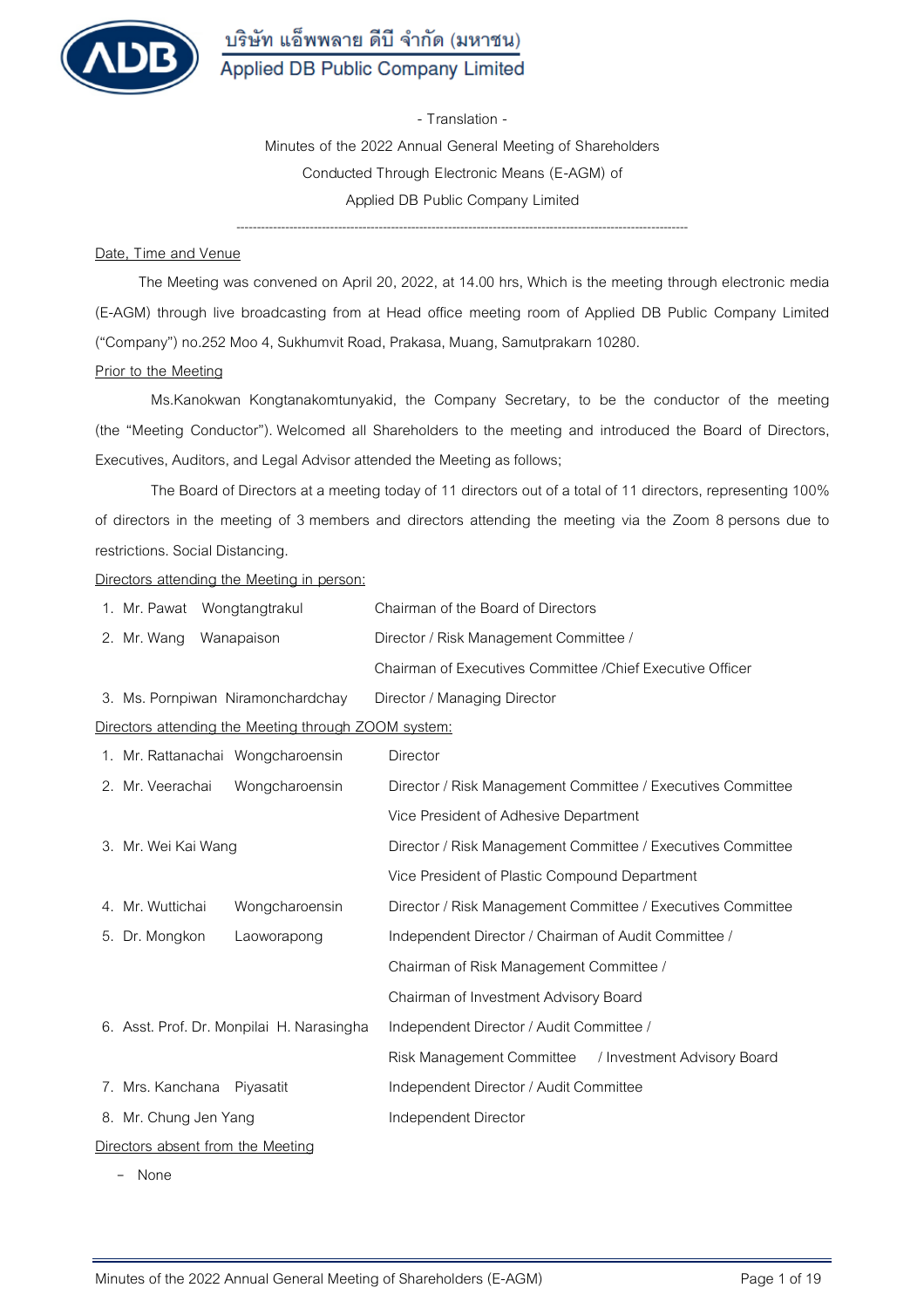

#### **Executives in attendance:**

1. Ms. Jirawat Akkranupornpong Executives Committee /

Vice President of Finance&Accounting Department

### **Executives attending the Meeting through Zoom system:**

| 1. Mr. Piriya                                                                         | Moungkram                   | Risk Management Committee / Executives Committee /                  |  |  |  |
|---------------------------------------------------------------------------------------|-----------------------------|---------------------------------------------------------------------|--|--|--|
|                                                                                       |                             | Vice President of Technical Department                              |  |  |  |
| 2. Mr. Kang Hsu Liu                                                                   |                             | Executives Committee / Vice President of Sealant and DIY Department |  |  |  |
| 3. Mr. Siripong Luewongwattana Vice President of Sales Department (Compound Business) |                             |                                                                     |  |  |  |
| 4. Ms. Natta Likitrujanont                                                            |                             | Vice President of Operation Department                              |  |  |  |
|                                                                                       | 5. Mrs. Wichittra Thubburee | Vice President of Internal Control and Management System Office     |  |  |  |
| Auditors from KPMG Phoomchai Audit Ltd. present at the meeting.                       |                             |                                                                     |  |  |  |
|                                                                                       |                             |                                                                     |  |  |  |

- 1. Ms. Sawitree Ongksirimemongkol
- 2. Ms. Navaporn Chukiatpunlob

**Legal Advisor present at the Meeting**

1. Mr. Monsiam Sinworaphan

### **The Meeting started at 2.00 p.m.**

The Meeting Conductor, Invited to the Chairman of the Board of Directors to open the 2022 Annual General Meeting of Shareholders.

Mr.Pawat Wongtangtrakul, the Chairman of the Board, presided as the Chairman of the Meeting (the "Chairman"), welcomed all Shareholders to the Meeting. Which is the meeting through electronic media (E-AGM). declared open the 2022 Annual General Meeting of Shareholders and assigned Ms.Kanokwan Kongtanakomtunyakid, to be the conductor of the meeting **(The "Meeting Conductor")** and explain to the Meeting about the vote casting and counting procedures.

The Meeting Conductor presented the details of the Meeting and vote counting procedures as follows:

Prior to proceeding the Meeting, The Meeting Conductor informed that this the 2022 Annual General Meeting of Shareholders through electronic meeting platform (E-AGM) will be conducted by OJ International Co., Ltd. the service provider that has already been certified by the Electronic Transactions Development Agency and the ZOOM application shall be used as the meeting platform of which the meeting platform is in accordance with Notification of the Ministry of Digital Economy and Society re: Standards for Maintaining Security of Meetings via Electronic Means, B.E. 2563 (2020). The Company informed the Meeting regarding the procedure to conduct the meeting through electronic meeting platform (E-AGM) and procedure of vote casting in each agenda as follows:

- 1. In voting, each shareholder shall have vote casting equivalent to amount of holding share, one share is equivalent to one vote.
- 2. The voting in each agenda will be proceeded publicly. The shareholders or proxies shall vote for either approval, disapproval or abstention only. The vote casting cannot be divided into several parts (except for the voting made by custodian).
- 3. The shareholders or proxies shall vote with following rules:
	- Due to the Meeting is conducted by an electronic means, no ballot is prepared.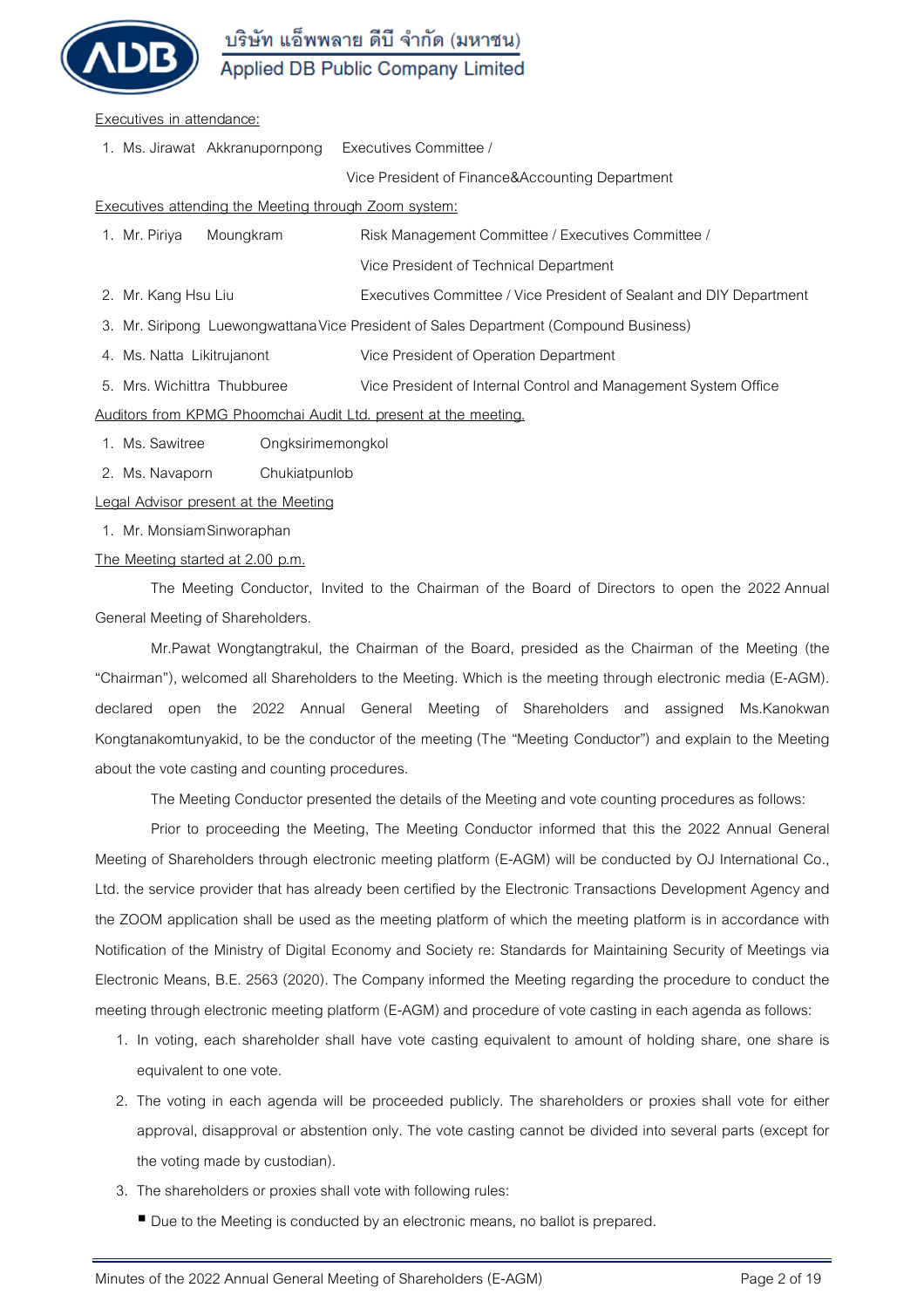

- Prior to casting vote in each agenda, the Meeting Conductor shall inform the attendees regarding the agendas and the vote counting of each agenda. To cast the vote, the shareholders are required to go to E-Voting window to vote in each agenda within 60 seconds. After clicking on the voting option, the system will present pop-up window again to request the shareholders to confirm the vote and the shareholders shall click "OK" to confirm the vote;
- In the event that the shareholders wish to change their vote, the shareholders are able to do so by clicking on the voting option again. However, if such agenda has already been concluded, the shareholders will not be able to vote or change their vote.
- For any shareholder who attends the Meeting through mobile or tablet, please switch from Zoom application to Chrome in order to cast vote in E-voting menu.
- When the shareholders have completed their voting, please return to E-meeting window (Zoom application) to continue watching the broadcast of the Meeting.
- 4. Any shareholders who failed to cast their votes in the program or failed to submit their votes into the system within specified time would be assumed to have approved such agenda.
- 5. For gathering votes, the system shall count votes from E-voting and casting vote in advance through proxy form. In each agenda, counting the number of shares of newest attendees.
- 6. For the vote counting in each agenda, the votes for disapproval and/or abstention shall be deducted from the total number of votes casted by the shareholders. The remaining number of votes shall be deemed as the votes for approval.
- 7. For the conflict of interest of each agenda, votes of the shareholders who have conflict of interest shall be deducted from all casting vote rights.
- 8. When the result of casting votes is announced, it shall be deemed as final for such agenda.
- 9. The Meeting will proceed according to the agenda as set out in the invitation letter. In each agenda, there are opportunities to make inquiries or express their opinions prior to cast votes in such agenda by chat box the following procedures:
	- (1) go to "Chat" menu in E–meeting window to type your message. by such person shall inform his or her name and surname. Being a shareholder in person or being a proxy Before starting to ask questions every time for the benefit of taking notes of the meeting correctly and completely.
	- (2) Press Enter for sending your question into the system, the staff will read your question in chronological order as shown in the system.

Any opinion or question which is not relevant to the agenda, the Meeting Conductor shall propose the shareholder to raise such question or opinion again at the end of the Meeting.

In the case of no attendee raising any question in 60 seconds, the Company will continue to conduct the Meeting. If the shareholders have any additional questions, such shareholder can text such question through the Chat platform and the staff will read such question to the Meeting.

For the purpose of the smooth conducting of the Meeting as well as the management of the Meeting timeframe, the shareholder and proxy shall ask its questions and/or express its opinions in short, and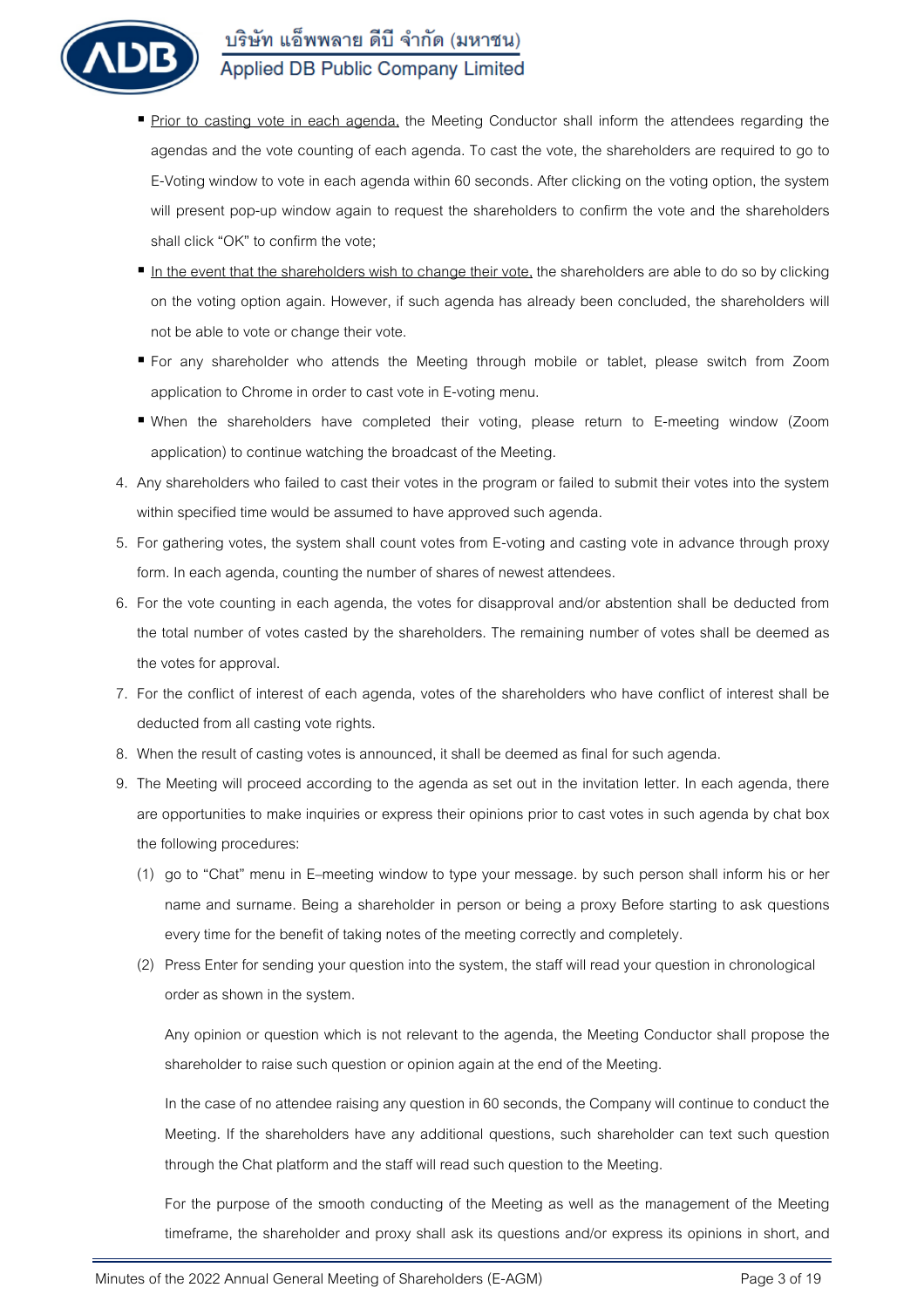

shall not ask similar questions or express similar opinions in order for providing opportunities to other shareholders ask other questions and/or express other opinions.

In order to comply with the Good Corporate Governance Principles for Listed Companies regarding vote counting, the Company invited Legal Advisors of the Company, Mr.Monsiam Sinworaphan, to take part in the vote counting and the Meeting to begin accordance with the laws and Articles of Association of the Company.

The agenda for today, there are 10 agendas in accordance with the invitation letter. Since the matters in agenda items 8-9 are related, the approval for each matter is conditional upon the other matters also being approved. Therefore, if any of such agenda items is rejected by the Shareholders' Meeting, the other agenda items that have already been approved by the Shareholders' Meeting shall be cancelled and no other agenda shall be further considered.

In order to promote good corporate governance and practice towards shareholders. The Company provided opportunities for shareholders to propose matters for the Board of Directors to include in meeting agenda. For the general meeting of shareholders in advance Prior to this general meeting of shareholders, the Company informed the shareholders through the communication channels of the Stock Exchange of Thailand and the Company's website. From October 1 – December 31, 2021, it appears that no shareholder proposes an agenda to the Company.

The Meeting Conductor informed the Meeting that, There are currently a total of 50 people attended the meeting. The total number of shares is 402,778,225 shares or equal to 55.479100% of the total number of the total paid-up shares of the Company of 725,999,923 Shares. There were 20 Shareholders present at the Meeting in person, holding shares in aggregate of 151,816,869 shares and there were 30 proxies, holding shares in aggregate of 250,961,356 shares, which is not less than 25 shareholders and proxies attending the Meeting, and with the total counted shares representing more than one-third of the total number of sold shares. A quorum was thus constituted in accordance with the Articles of Association of the Company. and start the Meeting according to the following agenda:

### **Agenda 1 To adopt the minutes of the Extraordinary General Meeting of Shareholders No.1/2021.**

The Meeting Conductor informed the Meeting that, The Company has prepared the minutes of the the Extraordinary General Meeting of Shareholders No.1/2021, which was held on December 24, 2021. and the Minutes of such Meeting were submitted to the Stock Exchange of Thailand to the requirement of the laws within 14 days from the meeting date, including report is published on the www.adb.co.th under subject Investment since January 7, 2022. The Minutes was also published through the SET so that the shareholders were accurately informed within a reasonable period of time. There were no objections or amendment from any shareholders.

The Board of Directors has considered and opined that the minutes of the Extraordinary General Meeting of Shareholders No.1/2021 on December 24, 2021 are accurate and completely reflected the resolutions passed by the said shareholders' meeting. therefore, deemed appropriate to propose the Meeting of Shareholders to consider and adopt the said minutes of Meeting (Details of which appear in the Enclosure No.1).

The Meeting conductor, provided the opportunity for shareholders to raise questions and offer comments. It turned out that no shareholder raised any question. Therefore, the meeting was requested to adopt the minutes of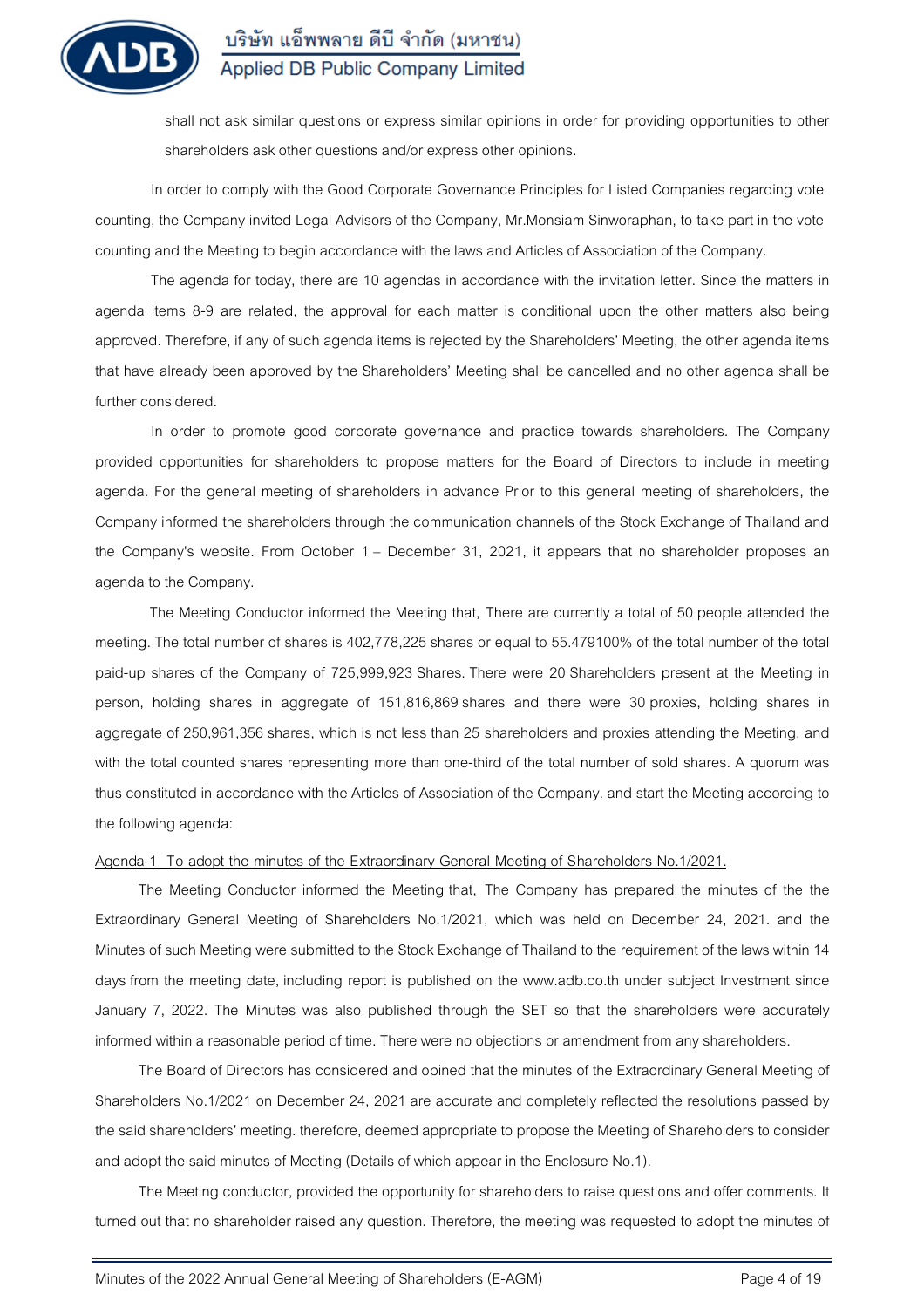

the Extraordinary General Meeting of Shareholders No.1/2021. The votes on an agenda for which the approval thereon requires votes of majority votes of the shareholders attending the meeting and casting their votes.

**Resolution:** The meeting has considered unanimously adopt the Extraordinary General Meeting of Shareholders No.1/2021. held on December 24, 2021 as proposed without revision with the majority votes of the total number of votes of the shareholders attending the meeting and eligible to vote. With the Meeting casted their votes as follows;

| Approved     | 448,687,473 | Votes. | equal to | 99.999974  |
|--------------|-------------|--------|----------|------------|
| Disapproved  | $\cup$      | Votes. | equal to | 0.000000   |
| Abstained    | 116         | Votes. | equal to | 0.000026   |
| Void ballots |             | Votes. | equal to |            |
| Total        | 448.687.589 | Votes. | equal to | 100.000000 |

In agenda 1, This agenda, there is one shareholder holding 45,909,364 shares attended in the meeting.

#### **Agenda 2 To acknowledge the Company's performance for the year 2021.**

The Meeting Conductor, Invite to Mr.Jirawat Akkaranupornpong, Chief Financial Officer, present the Company's performance 2021 to the meeting.

Mr.Jirawat Akkaranupornpong, Present the Company's operating results for the year 202**1** to the meeting as follows:

The Company is classified the products into 3 Business segments: 1) Plastic compound segment, for Compound products we reclassify the compound products into 3 groups; Wire and Cable PVC (Plastic compound used in wire and cable industry), General Grade PVC (Plastic compound used in general applications, Rigid PVC, and Polypropylene Split Yarn (PPY) and Medical Grade PVC. 2) Adhesive segment, For industrial use and household use with international standard, under house brand and OEM for well-known brand name and 3) Sealant & DIY segment For construction industrial use (bulk), retail and household used (cartridge) both in Thailand and international markets. DIY is small package of adhesive and sealant for DIY purposed e.g. Superglue, RTV, Epoxy.

### **T**otal Revenues

The Company's performance for the year 2021, the company has our total revenue was THB 1,700.05 million, From those amounts, revenue from sales was accounted of THB 1,678.00 million, consisted revenue in Plastic Compound business of THB 984 million, revenue in Adhesive business of THB 209 million, and revenue in Sealant and DIY business of THB 485 million, The sales revenue increased from the previous year amounting to THB 308.79 million baht or an increase of 22.55%.

For income can be classify into income from domestic sales. is approximately THB 1,237 million, or 73% of the total income of the Company. and income from overseas sales is approximately THB 441 million, or 27% of the total income of the company.

#### **Revenue by Industry.**

In terms of main customer types by industry, approximately 69.81% of the revenue of the Company were classified under Real Estate and construction including Plastic compound, Sealant products. For the Plastic Compound group, the Company main targets are large wire and cable manufacturers who supply the products to both government projects and industry group in Real Estate and Construction segment. Furthermore, our Medical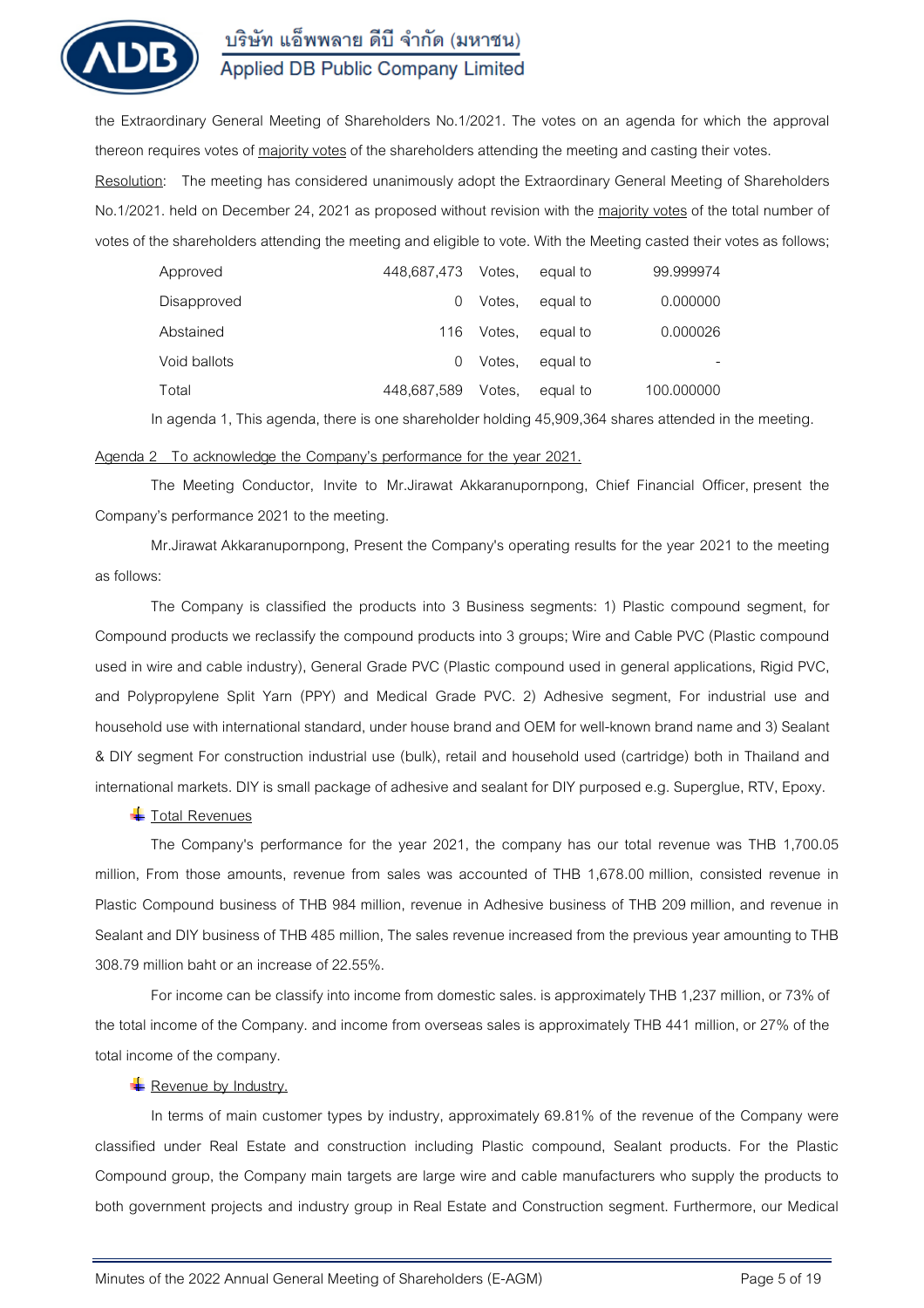

Grade PVC also contributed significant growth in 2021. For the sealant products, the main target group was the private sector in construction segment, while 9.44% of sales derived from Shoes and Leathers Industry selling under adhesive products. The demand of adhesive materials to be used in this segment has rebounded from last year as we have been focusing on the oversea markets especially in Nigeria in Africa, Bangladesh and Pakistan in South Asia, and other countries such as Vietnam, Myanmar, Cambodia, Nepal and Singapore; all of those areas were our target oversea markets for Adhesive products. For automotive segment, it was accounted of 9.84% of total revenue, of which, most of the products were small package products for household use (DIY). The product applications were widely used in the decoration, repairmen and parts and accessories of Automotive assembling industry. The rest of 10.91% was attributed to other industries.

## **Revenue by Geographical Segment.**

In terms of revenue breakdown by geography, in 2021, revenue from local customers was THB 1,237.03 million from the total revenue of THB 1,678 million, or accounted for 73.72% of total revenue, or increased from 2020, of which, revenue from local customers was THB 1,044.15 out of the total revenue of THB 1,369.22, or accounted for 76.26% of total revenue. The increase of local revenue for THB 192.88 million or +18.47% was mainly attributed to the increase in Compound products sold to wire and cable companies as the mega projects investment in the infrastructure and electrical supplies, as well as medical graded PVC sold to local channel that has been operating full 3 production lines. The demand of these product categories has less impact during the COVID-19 pandemic. While, the oversea customers also provided the solid growth in all major markets Nigeria, Kenya, Bangladesh, Vietnam, Myanmar and the Philippines (our top 5 revenue from oversea markets). These export segments were attributed to the higher product pricing in accordance with the rising chemical material costs effected on all major products. In addition, as Baht depreciation compared to US Dollar during 2021, our revenue from oversea segments increased with better product margins as well.

| Geographical |           | FY 2019 | FY 2020   |        | FY 2021   |        |
|--------------|-----------|---------|-----------|--------|-----------|--------|
| Segments     | <b>MB</b> | $\%$    | <b>MB</b> |        | <b>MB</b> | $\%$   |
| Thailand     | 974.54    | 71.48   | 1,044.15  | 76.26  | 1,237.03  | 73.72  |
| Nigeria      | 65.73     | 4.82    | 49.61     | 3.62   | 61.19     | 3.65   |
| Kenya        | 58.83     | 4.32    | 46.46     | 3.39   | 49.03     | 2.92   |
| Singapore    | 23.20     | 1.7     | 16.03     | 1.17   | 27.66     | 1.65   |
| Philippines  | 18.56     | 1.36    | 19.06     | 1.39   | 29.15     | 1.74   |
| Bangladesh   | 25.77     | 1.89    | 30.43     | 2.22   | 47.05     | 2.80   |
| Myanmar      | 42.60     | 3.12    | 30.81     | 2.25   | 37.55     | 2.24   |
| Vietnam      | 44.51     | 3.26    | 32.54     | 2.38   | 37.67     | 2.24   |
| Other        | 109.65    | 8.04    | 100.13    | 7.31   | 151.66    | 9.04   |
| Total        | 1,363.38  | 100.00  | 1,369.22  | 100.00 | 1,677.99  | 100.00 |

## Gross profit and net profit

In 2021, the Company's gross profit was at THB 274.48 million, slightly growing from the previous year. The gross profit margin was 16.36%, a slight decrease from the previous year, while the net profit was at THB 75.68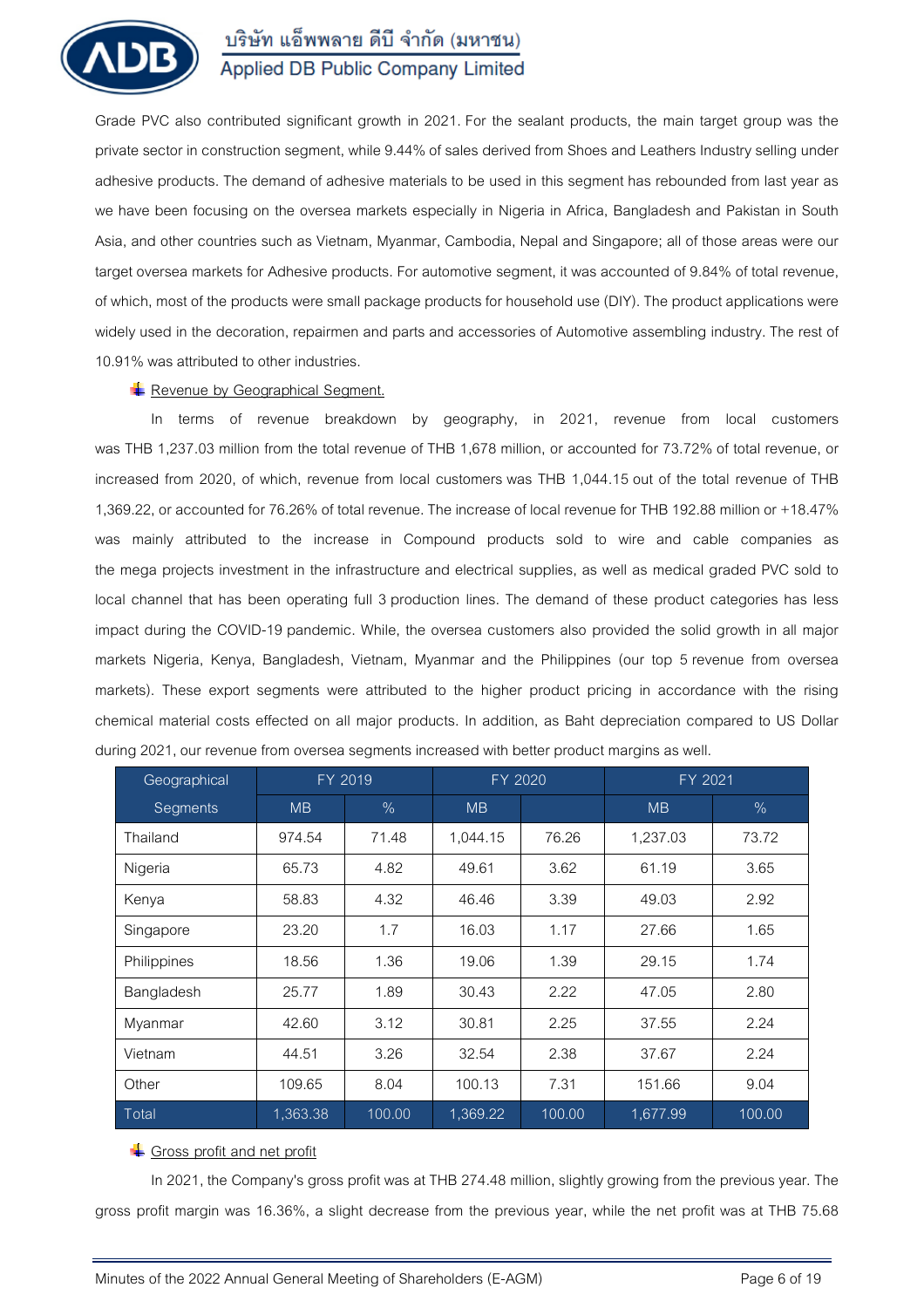

million. at 4.45%, which is an increase from the previous year. It is at a level close to the highest sales (Record High) of the Company in 2016.

Earnings per share was at THB 0.104 baht per share, an increase from the previous year, while the debt to equity ratio was at 1.13 times, which is considered a low debt to equity ratio. which has the opportunity to expand the business and has the potential to invest in new businesses

### **Key Take Away**

### **1. New High Revenue in 2021**

The rising revenue was attributed to the solid performance of Medical Grade PVC that went up for THB +84.22 million, or +75.98**%** compared to the last year led by the rising demand of medical compound In addition, the revenue of Wire & Cable PVC went up for THB +54.57 million or +10.09**%** as well. The growth of Sealant Business came from cartridges product and for commercial use for over THB +89.18 million from last year, or +46.28**%.** Sales of Adhesive products also slightly increased for THB +17.60 million, or +9.20**%**

### **2. Oversea Rebounded**

Our oversea customers also provided the solid growth in all major markets Nigeria, Kenya, Bangladesh, Vietnam, Myanmar and the Philippines. As Baht depreciation compared to US Dollar during 2021, our revenue from oversea segments increased with better product margins as well.

## **3. Increase of Net Profit**

The Company profit in FY2021 for THB 75.68 million, or increased of +THB 6.02 million from FY 2020 net profit of THB 69.66 million was led by the rising profits generated from all 3 major business units. Sealant business also consolidated with strong operating margin from the rising utilization rates of the new sealant factory that can reduce the production costs of sealant cartridge and DIY segments and generate more revenue towards industrial use

## **4. Rising Trend of Raw Material**

PVC Resin and Plasticizers for plastic compound production went up due to the increasing demand of global chemical materials while the global oil price has also impacted to the plastics manufacturers during 2021; Synthetic Rubber, Toluene, solvent and silicone materials using for adhesive and sealant production is rising as well. So we have closely managed cost and monitored inventory operations

Ms.Pornpiwan Niramoncherdchay, Managing Director, Present strategies for sustainable operations of the Company to the meeting as follows:

The company has begun developing sustainability driven business year since 2020, committed to improve the internal processes, personnel development, improving production technology, product development that are the foundations for sustainable development. At the same time, there will communicate to vendors, customers, and stakeholders for such commitments to see the benefits of being partners in various fields, to bring demand, expectations to lead to the development of resources, capabilities, technology, and quality products and services that meet the needs of economic, society and environment. Therefore, it will be truly sustainable growth.

The sustainability goals have covered the economic, social and environmental aspects. The framework of good corporate governance structure is the main guideline in the work. In addition, the Board of Directors, senior executives, all employees have duties to support, drive, integrate throughout the organization and to comply with the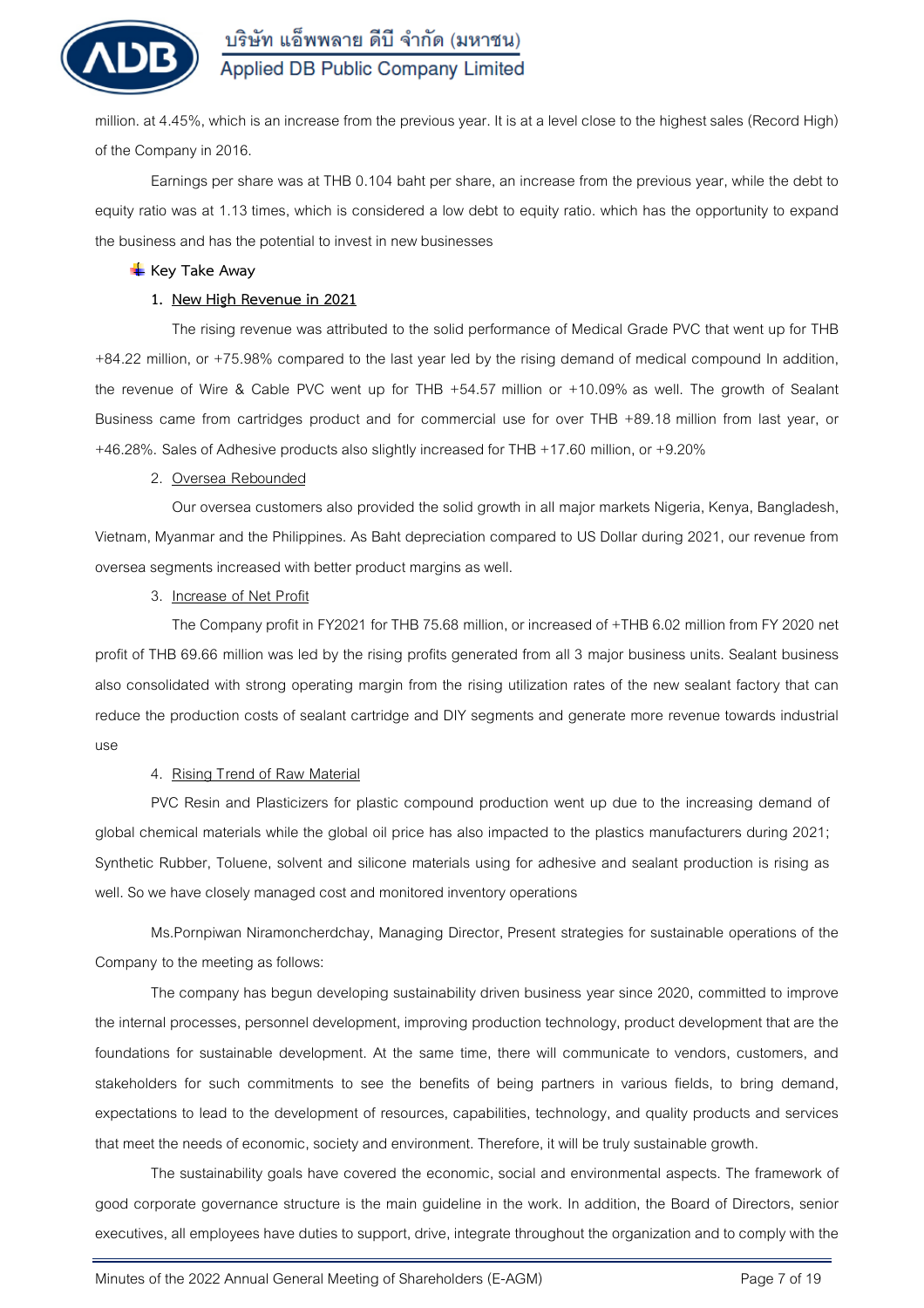

policies, strategies, and goals as stated, including transfers to the subsidiary and communicate to the all groups of stakeholders, as well as communicate and support both government and private organizations within the country and abroad to enhance potential on sustainable development.

Entering the 2nd year of sustainability, the company improved toboth internal processes and communication have been meet the expectations of various stakeholders. Therefore, the company Received the evaluation results and awards as follows:

- **1. The results of the assessment of listed companies for the year 2021.**
	- 1) Quality assessment results of the Annual General Meeting of Shareholders for the year 2021 (AGM Checklist) by the Thai Investors Association, the Company received a rating of "Good".
	- 2) The result of the 4-star Corporate Governance Assessment is "Very Good" for the second year in a row. In the survey project on Corporate Governance of Thai Listed Companies (CGR) of 2021 by the Thai Institute of Directors Association (IOD) and the Stock Exchange of Thailand.
	- 3) The Company has been selected for the first year on the Thailand Sustainability Investment (THSI) list of 2021 from the Stock Exchange of Thailand, reflecting its determination to develop business management to grow in accordance with the sustainable development guidelines, covering the Environmental issues, Society and Governance or ESG.
	- 4) The Company has been certified with Eco Factory Certification at the Meeting No. 18-4/2564 2 factories including a plastic resin factory No. 260 and a small adhesive and adhesive factory No. 252.
- **2. Anti-Corruption** Applied DB Public Company Limited has anti-corruption measures as follows:
	- 1) The company has established an anti-corruption policy. This is for the directors, executives and employees of ADB to strictly abide.
	- 2) The company has published an anti-corruption policy. On the Company's website under the topic of Investor Relations So that relevant people can access the information.
	- 3) The Company has organized anti-corruption and anti-corruption training courses for the directors. All executives and employees of the Company, with top management as observers and advising on anticorruption concerns. The company has continuously provided training and communication to employees.

The company gives an opportunity for those who find clues or want to complain to the company. Through various channels, in 2021, no complaints were found in all aspects.

**3. Participation in the program Thailand's Private Sector Collective Action Coalition Against Corruption (CAC).**

The Board of Directors, Considered joining the Participation in the program Thailand's Private Sector Collective Action Coalition Against Corruption (CAC). It is deemed appropriate for the Executive Committee and the management to prepare internal work and notify all stakeholders, such as business partners, customers, society, etc., in order to gain cooperation and to join the signing of the intention to participate in the Coalition of Action projects. The Thai private sector continues to fight against corruption. In this regard, the Company plans to submit its intention to fight against corruption and to be certified (CAC certify) by 2022.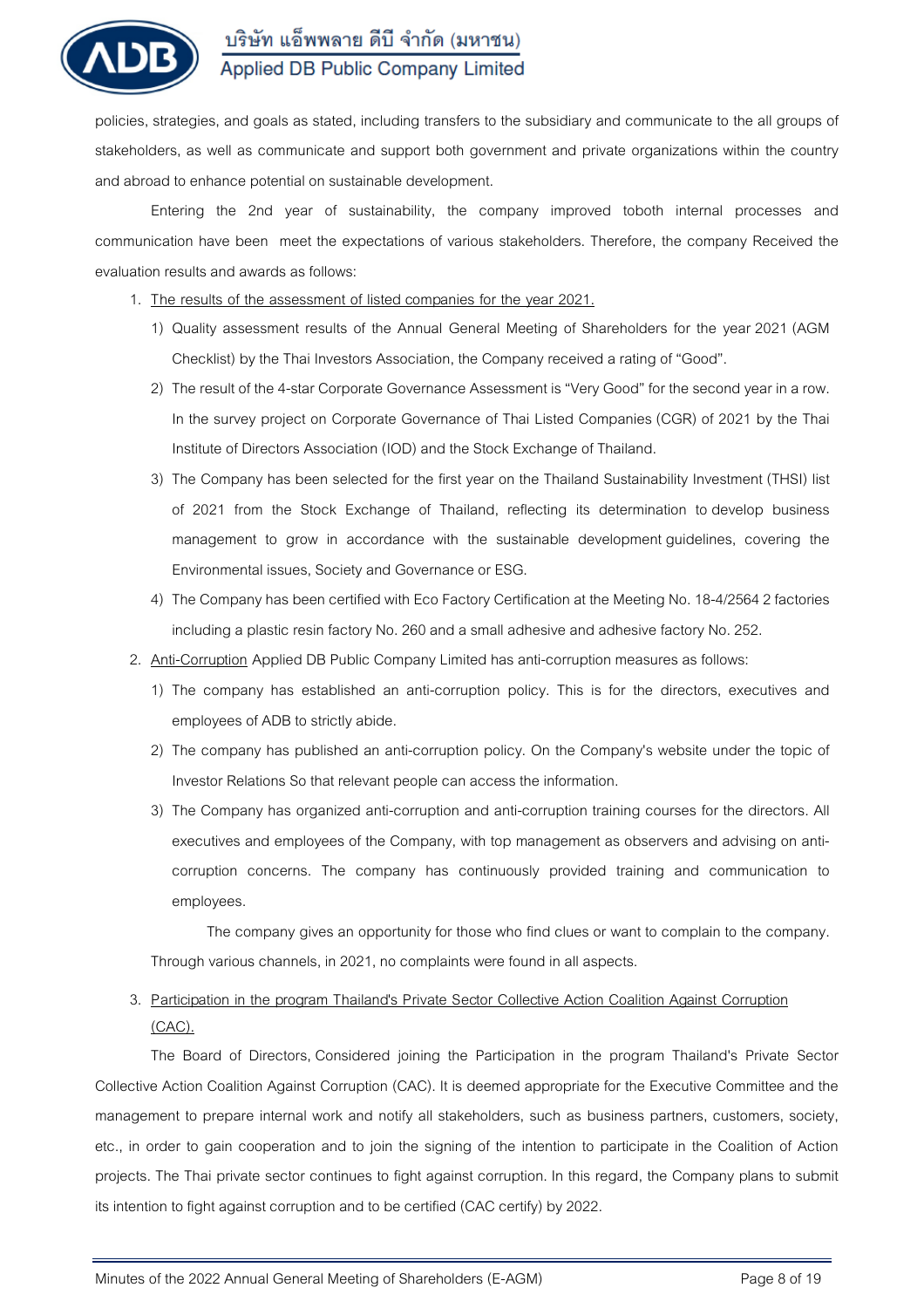

The Meeting conductor, announced to the meeting that there was This Agenda requires no vote casting as the Agenda is for acknowledgement.

**Resolution:** The Meeting acknowledged the Company's performance for the year 2021 as proposed.

**Agenda 3 To consider and approve the Company's Financial Statement for the accounting period ending December 31, 2021.**

The Meeting Conductor, Invite to Mr.Jirawat Akkaranupornpong, Chief Financial Officer, present to the meeting.

Mr.Jirawat Akkaranupornpong, present to the Meeting that, To comply with the Public Limited Companies Act, B.E.2535 (including revision), the Company must prepare a financial statement, a statement of financial position and an income statement for the accounting period ending which are approved by auditors and propose them to the meeting of shareholders for an approval. which can be summarized as followed:

|                                      |           | <b>Consolidated Financial Statement</b> | Separate Financial Statement |           |  |
|--------------------------------------|-----------|-----------------------------------------|------------------------------|-----------|--|
|                                      | Year 2021 | Year 2020                               | Year 2021                    | Year 2020 |  |
| Total Assets (Million Baht)          | 1,454.05  | 1,243.68                                | 1,453.90                     | 1,243.54  |  |
| Total Liabilities (Million Baht)     | 770.51    | 598.34                                  | 770.44                       | 598.32    |  |
| Total Revenues (Million Baht)        | 1,700.05  | 1,380.42                                | 1,700.05                     | 1,380.42  |  |
| <b>Total Expenses (Million Baht)</b> | 1,597.31  | 1,284.25                                | 1,597.23                     | 1,284.27  |  |
| Net profit (loss) (Million Baht)     | 75.68     | 69.66                                   | 75.76                        | 69.65     |  |
| Earnings per Share (Baht)            | 0.104     | 0.096                                   | 0.104                        | 0.096     |  |

## **Total Revenue**

The Company's performance for the year 2021, the Company has total revenue of THB 1,700.05 million, divided into revenue from sales, amount of revenue from sales of THB 1,678 million, net profit from foreign exchange of THB 10.23 million, and Has other income of THB 11.82 million. Other income consists of Income from sales of properties and income from international freight from the sale of general export products.

While the cost of sales was at THB 1,403.51 million, selling expenses was at THB 82.45 million and administrative expenses were at THB 111.34 million, profit before deducting financial costs was THB 102.75 million, which had administrative costs at THB 111.34 million . Finance is at THB 7.4 million, resulting in a net profit before tax at THB 95.35 million, an increase from the previous year. Therefore, the company has a net profit of THB 75.68 million, which is considered to have grown from the year 2020. Net profit was THB 69.66 million.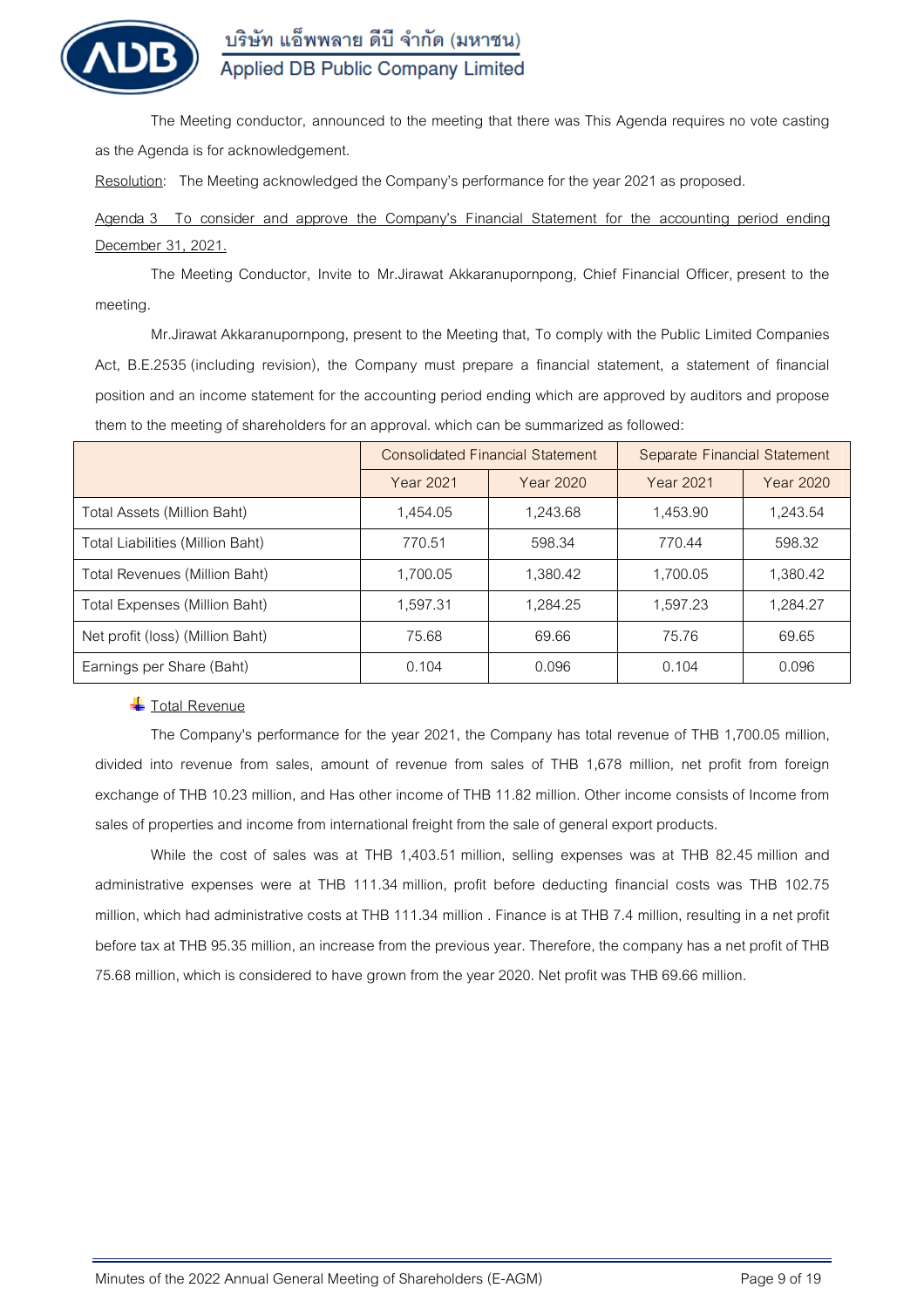



As for the income classified by business, it can be seen that the Company's revenue is mainly from the sale of plastic compound products at THB 789 million, followed by revenue from the sale of silicone products at THB 282 million. from the sale of adhesive products at THB 209 million, revenue from the sale of PVC general grade at THB 195 million, revenue from the sale of DIY products at THB 178 million, and income from the sale of sealants at THB 25 million.

If the income from sales in the country and the income from exports, It can be seen that the proportion of revenue from domestic sales It is approximately THB 1,235 million or equivalent to 74% of the total revenue of the Company. and the proportion of export income It is approximately THB 443 million or 26% of the total revenue of the company.

## **Total Asset**

The Company had total assets of THB 1,454.05 million, The company's main assets were mainly consisted of trade accounts receivable and other receivables, inventories, and property, plant and equipment. Among these assets; it can be classified as current assets for THB 925.35 THB million, consisted of accounts receivable THB 385.97 million, which grow from the previous year. There are inventories of THB 455.35 million, Due to the relatively large sales growth in the past year In addition, the price of raw materials increased according to the world market price, causing the value of the product to increase accordingly. and non-current assets for THB 528.70 million. Consists of fixed assets such as land, plant and equipment, amounting to 508.34 million baht. There is no additional investment in fixed assets.

## **The Total Liabilities & Shareholders' Equity**

The Company had total liabilities of THB 770.51 million, respectively. The company's major liabilities were consisting of bank overdrafts and short-term borrowings from financial institutions, trade accounts payable, and other payables, and long-term loans from financial institutions. and the Company had shareholders' equity of THB 683.53 million. The Company's shareholders' equity consisted of paid-up capital of THB 363.00 million, share premium of THB 202.20 million, surplus on share-base payment of THB 0.31 million, appropriated to legal reserve of THB 20.64 million, unappropriated reserve of THB 97.39 million and other component of shareholders' equity of THB (0.01) million.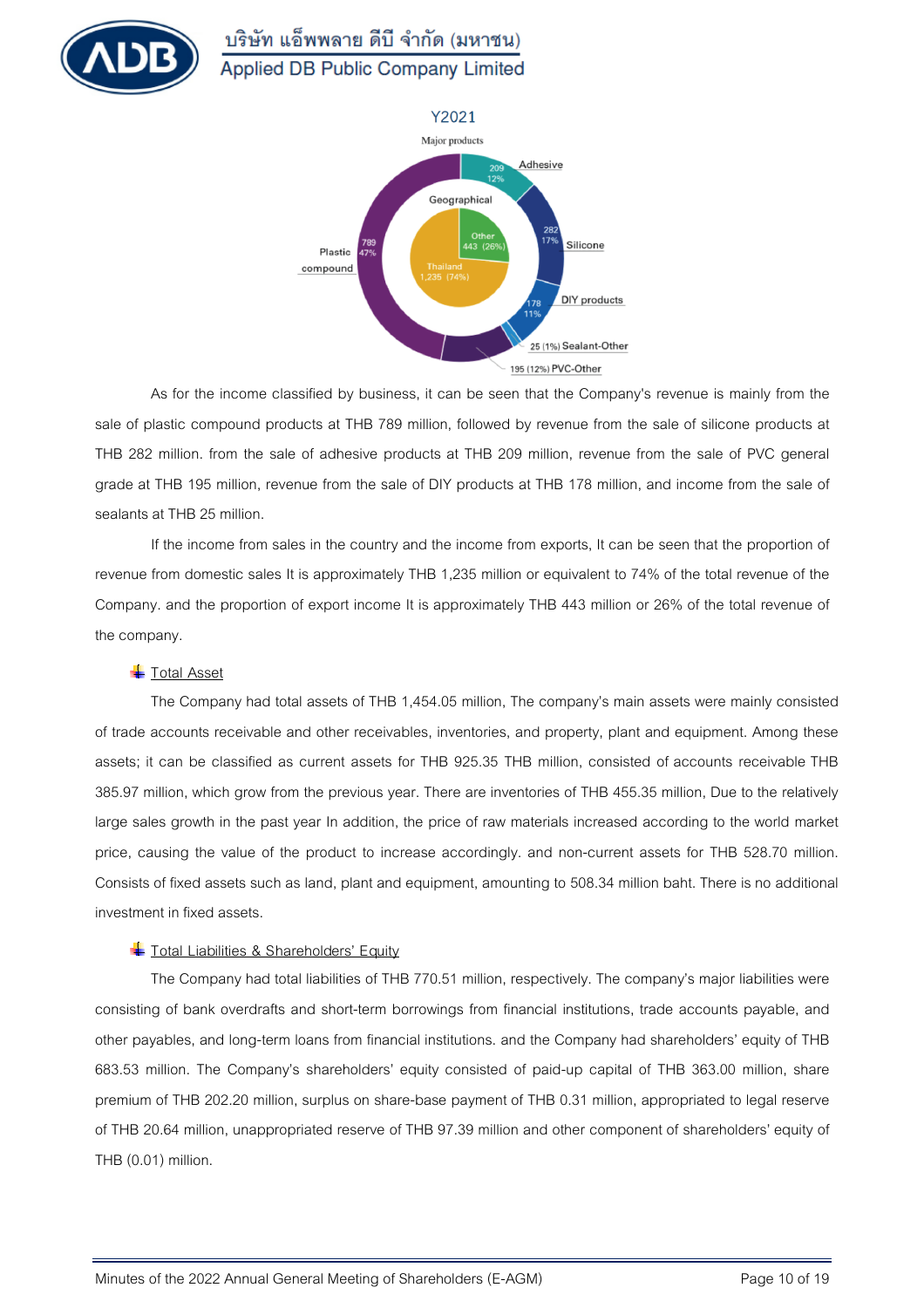

### **Current Ratio**

The company has our liquidity ratio decreased from 1.46 times in 2020 to 1.36 times in 2021. For Liquidity management, the collection period decreased from 92 days in 2020 to 81 days in 2021, as the Company has faster receivables collection from some overdue customers both local and oversea customers as mentioned in the above section. However, our inventory period rose from 91 days in 2020 to 96 days in 2021 due to the rising material costs especially chemical materials to be used in all 3 business segments. In addition, an unbalance of supply chain of some chemical products also led to the last quarter material reserve in order to sustain the production orders from customers. For suppliers' section, our accounts payable days decreased from 67 days to 58 days in 2021 compared to the same period of last year.

The details are shown in the Company's financial statements in the annual registration statement and the annual report for the year 2021 (Form 56-1 One Report) of the Company, which are delivered to the shareholders together with the meeting invitation letter in the Annual General Meeting of Shareholders. this time (Details appear in Enclosure No. 2)

The Meeting conductor, provided the opportunity for shareholders to raise questions and offer comments. It turned out that no shareholder raised any question. Therefore, the meeting was requested to consider and approve the Company's Financial Statement for the accounting period ending December 31, 2021. The votes on an agenda for which the approval thereon requires votes of majority votes of the shareholders attending the meeting and casting their votes.

**Resolution:** The meeting has considered unanimously approve the Company's Financial Statement for the accounting period ending December 31, 2021. with the majority votes of the total number of votes of the shareholders attending the meeting and eligible to vote. With the Meeting casted their votes as follows;

| Approved     | 448,687,473 Votes, |        | equal to | 99.999974  |
|--------------|--------------------|--------|----------|------------|
| Disapproved  | 116                | Votes. | equal to | 0.000026   |
| Abstained    | $\left( \right)$   | Votes. | equal to | 0.000000   |
| Void ballots | $\left( \right)$   | Votes. | equal to |            |
| Total        | 448,687,589        | Votes. | equal to | 100.000000 |

**Agenda 4 To approve the allocation of the legal reserve and dividend payment for the year 2021.**

The Meeting Conductor, Invite to Mr.Jirawat Akkaranupornpong Chief Financial Officer present detail to the Meeting.

Mr.Jirawat Akkaranupornpong present to the Meeting that, The Company has the policy to allocate annual profits to a legal reserve of not less than 5% of net profit for the year until it reaches the amount not less than 10% of the registered capital. In the year 2021, the company has allocated Performance results for the year 2021 amounting to THB 3,787,998, representing a total reserve in amount of THB 20,643,763. The 5.69 percent of the share capital.

Meanwhile, The Company has a policy to pay dividends to the shareholders at the rate of not less than 30% of net profit after tax. The dividend payment will be based on cash flow. Sufficiency of working capital, investment plan, repayment of loan Terms and conditions of contract are binding including, legal restrictions, Necessity and suitability in the future. For the year 2021, with the overall performance and financial position. The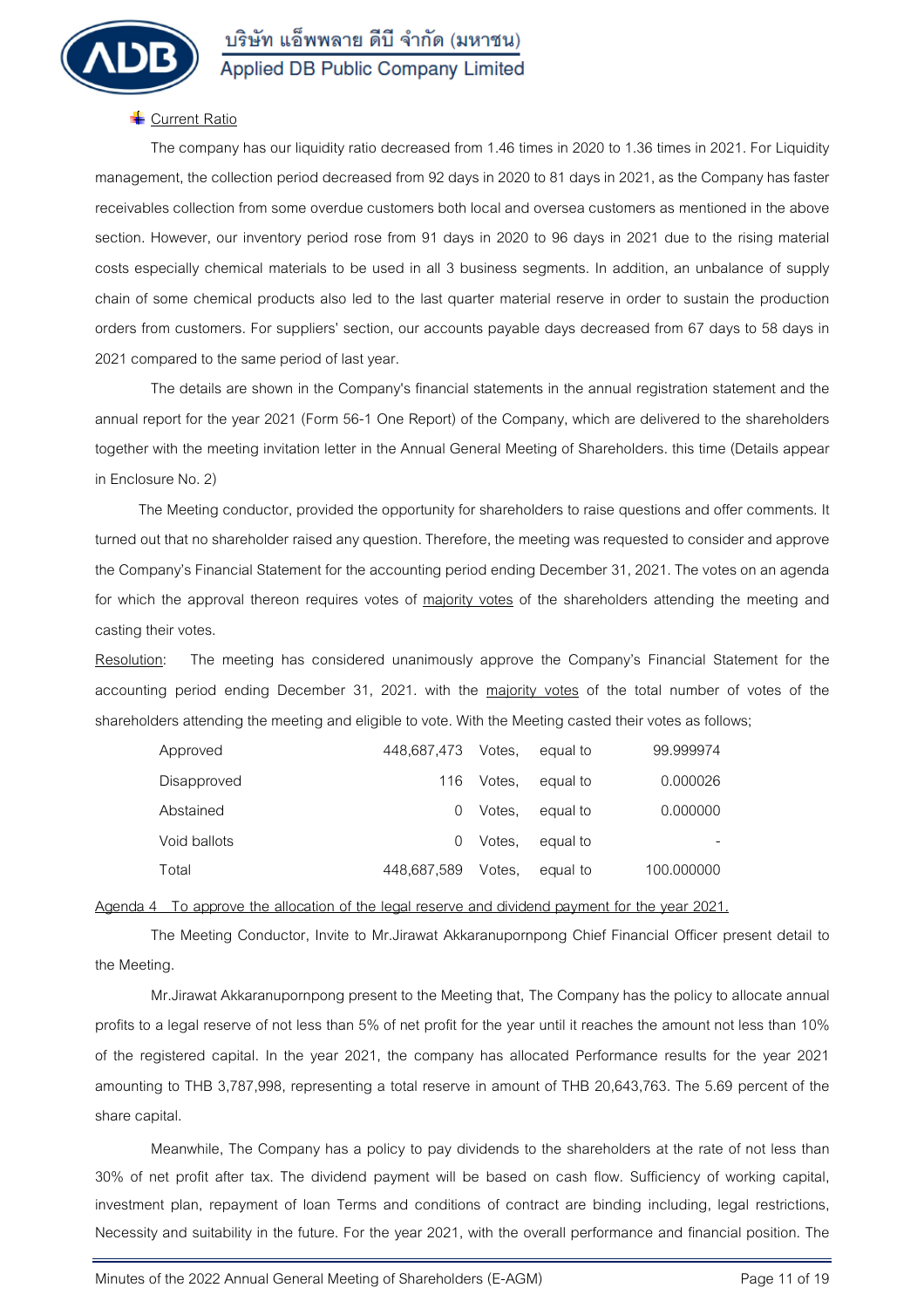

Company's net profit in the consolidated financial statements was THB 75,683,566 and retained earnings for dividend payment to shareholders. The details are as follows;

| <b>Details of Dividend Payment</b>                             | Year 2019   | Year 2020   | <b>Year 2021</b> | <b>Year 2021</b> |
|----------------------------------------------------------------|-------------|-------------|------------------|------------------|
|                                                                |             |             | (Interim)        | (Presented)      |
| Net Profit (based on consolidated financial statements) (Baht) | 3,263,137   | 69,660,733  |                  | 75,683,566       |
| Number of shares (Share)                                       | 600,000,000 | 660,000,000 | 659,999,998      | 725,999,923      |
| Dividend per share                                             |             |             |                  |                  |
| Interim Dividend (Baht/Share)<br>$\sim$                        |             | $0.05*$     | $0.05***$        |                  |
| - Annual Dividend (Baht/Share)                                 | 0.01        | 0.05        |                  | 0.05             |
| The total amount of dividends paid                             |             |             |                  |                  |
| - Interim Dividend (Baht/Share)                                |             | 33,336,000* | 36.669.598.89**  |                  |
| - Annual Dividend (Baht/Share)                                 | 6,000,000   | 33,000,000  |                  | 36,299,996.15    |
| Percentage of dividend payment per net profit (%)              | 183.87      | 48.17       |                  | 47.94            |

\* Paying interim dividend from retained earnings of Company end of September 30, 2020 at the rate of 10 existing shares per 1 ordinary share, totaling not exceeding THB30,000,000, and cash to pay withholding tax at ratio THB0.00556, totaling not exceeding THB3,336,000.

\*\* Paying interim dividend from retained earnings of Company end of September 30, 2021 at the rate of 10 existing shares per 1 ordinary share, totaling not exceeding THB32,999,999, and cash to pay withholding tax at ratio THB0.00556, totaling not exceeding THB3,669,599.89.

The company has the dividend payment rate according to the company's dividend policy.

The Company's dividend payment of the year 2021 at the rate of 0.05 THB per share total dividends paid be not over THB 36,299,996.15. The names of shareholders who are entitled to receive the dividend (Record Date) to be scheduled on April 28, 2022. the dividend payment will be scheduled on May 17, 2022. However, The company has the dividend payment rate according to the company's dividend policy.

The Meeting conductor, provided the opportunity for shareholders to raise questions and offer comments. It turned out that no shareholder raised any question. Therefore, the meeting was requested to\_approve the allocation of the legal reserve and dividend payment for the year 2021. The votes on an agenda for which the approval thereon requires votes of majority votes of the shareholders attending the meeting and casting their votes. **Resolution:** The meeting has considered unanimously approve the allocated Performance results for the year 2021 amounting to THB 3,787,998, and approve dividend payment for the year 2021 at the rate of 0.05 THB per share total dividends paid will be not over THB 36,299,996.15. the dividend payment rate according to the company's dividend policy. The names of shareholders who are entitled to receive the dividend (Record Date) to be scheduled on April 28, 2022. the dividend payment will be scheduled on May 17, 2022. with the majority votes of the total number of votes of the shareholders attending the meeting and eligible to vote. With the Meeting casted their votes as follows;

| Approved     | 448,687,473      | Votes. | equal to | 99.999974  |
|--------------|------------------|--------|----------|------------|
| Disapproved  | 116              | Votes. | equal to | 0.000026   |
| Abstained    | $\left( \right)$ | Votes. | equal to | 0.000000   |
| Void ballots | $\left( \right)$ | Votes. | equal to |            |
| Total        | 448.687.589      | Votes. | equal to | 100.000000 |

Minutes of the 2022 Annual General Meeting of Shareholders (E-AGM) Page 12 of 19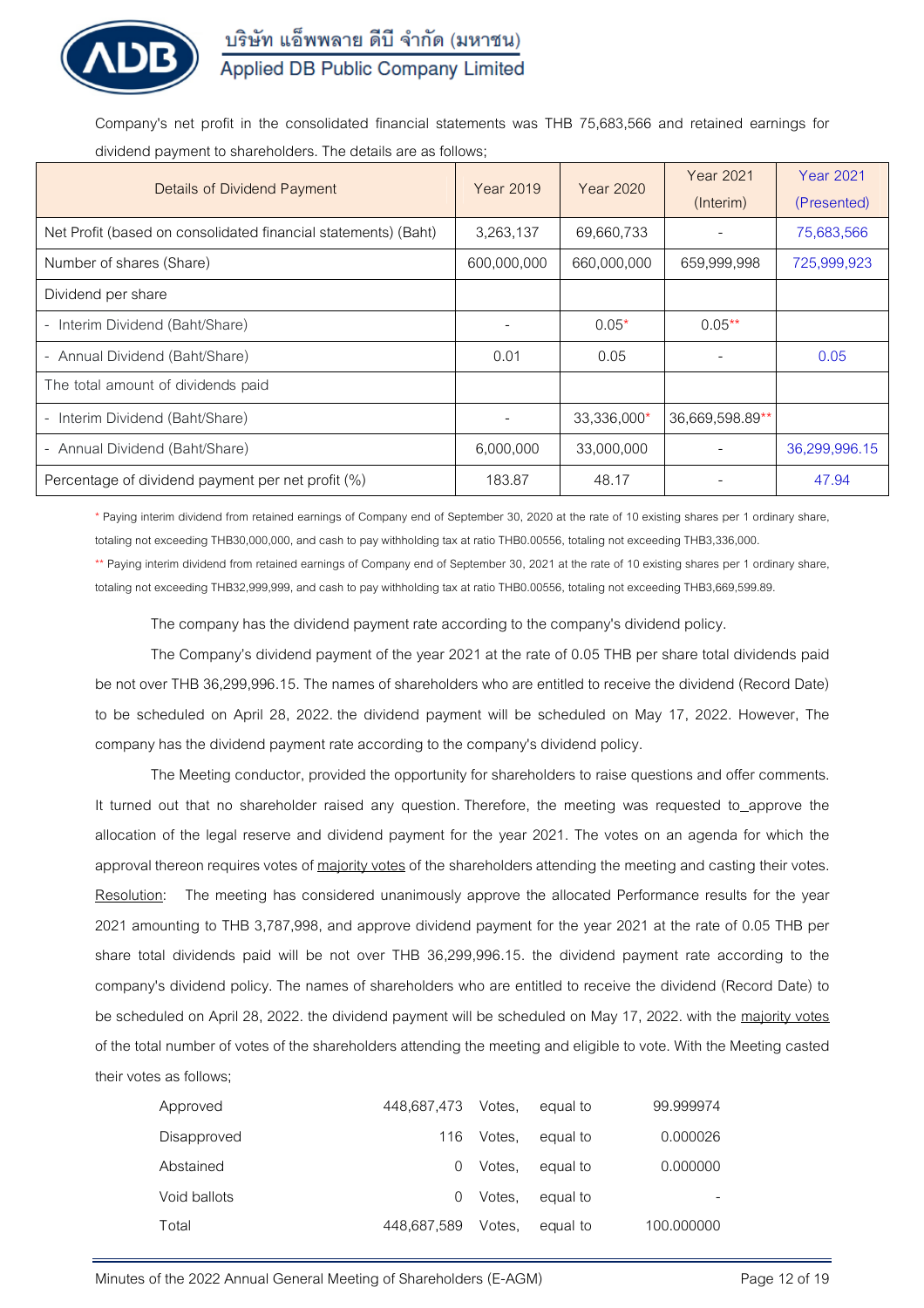

### **Agenda 5 To consider and elect the directors in replacement of those who retire by rotation.**

The Meeting Conductor present to the Meeting that, According to the section 71 of the Public Limited Companies Act B.E. 2535 and article 20 of the Company's Articles of Association, one-third of a total number of directors shall retire in every Annual General Meeting of Shareholders. For the year 2022, 4 directors who are due to retire by rotation are as follows:

- 1) Mr.Pawat Wongtangtrakul Chairman of the Board
- 2) Mr.Wang Wanapaison Director/Risk Management Committee/Chairman of the Executive Committee / Chief Executive Officer
- 3) Mr.Wuttichai Wongcharoensin Director / Risk Management Committee / Executive Committee
- 4) Mrs. Kanchana Piyasatit Independent Director / Audit Committee

In addition, the Company had provided an opportunity for the shareholders to nominate qualified persons to be elected as the Company's directors in advance, from the period of October 1 to December 31, 2021. The nomination was notified to the shareholders through the Stock Exchange of Thailand (SET) and was also published on the Company's website via www.adb.co.th However, no shareholder nominated any persons who meet the specified eligibility criteria.

The Board of Directors, excluding the stakeholder committee, has carefully screened and There is an opinion that these 4 directors they are knowledgeable and experienced who greatly contribute the Company. Agreed to propose the Annual General Meeting of Shareholders to appoint the 4 directors retired by rotation. Continue another term of office to take the positions for another rotation (Details of which appear in the Enclosure No.3)

Independent director holds no more than 1% of total voting shares including the shareholding of persons related to the independent directors according to regulation of the Office of the Securities and Exchange Commission and the Stock Exchange of Thailand.

The Meeting conductor, provided the opportunity for shareholders to raise questions and offer comments. It turned out that no shareholder raised any question. Therefore, the meeting was requested to consider and elect the directors in replacement of those who retire by rotation. The votes on an agenda for which the approval thereon requires votes of majority votes of the shareholders attending the meeting and casting their votes.

**Resolution:** The meeting has considered unanimously elect the directors in replacement of those who retire by rotation all 4 directors to serve as the director for another term. with the majority votes of the total number of votes of the shareholders attending the meeting and eligible to vote. With the Meeting casted their votes. Without counting the shareholders' equity that has interests as follows:

**1) Mr.Pawat Wongtangtrakul** 

| Approved     | 421.806.210 | Votes. | equal to | 99.999972  |
|--------------|-------------|--------|----------|------------|
| Disapproved  | 116         | Votes. | equal to | 0.000028   |
| Abstained    |             | Votes. | equal to | 0.000000   |
| Void ballots |             | Votes. | equal to |            |
| Total        | 421.806.326 | Votes. | equal to | 100.000000 |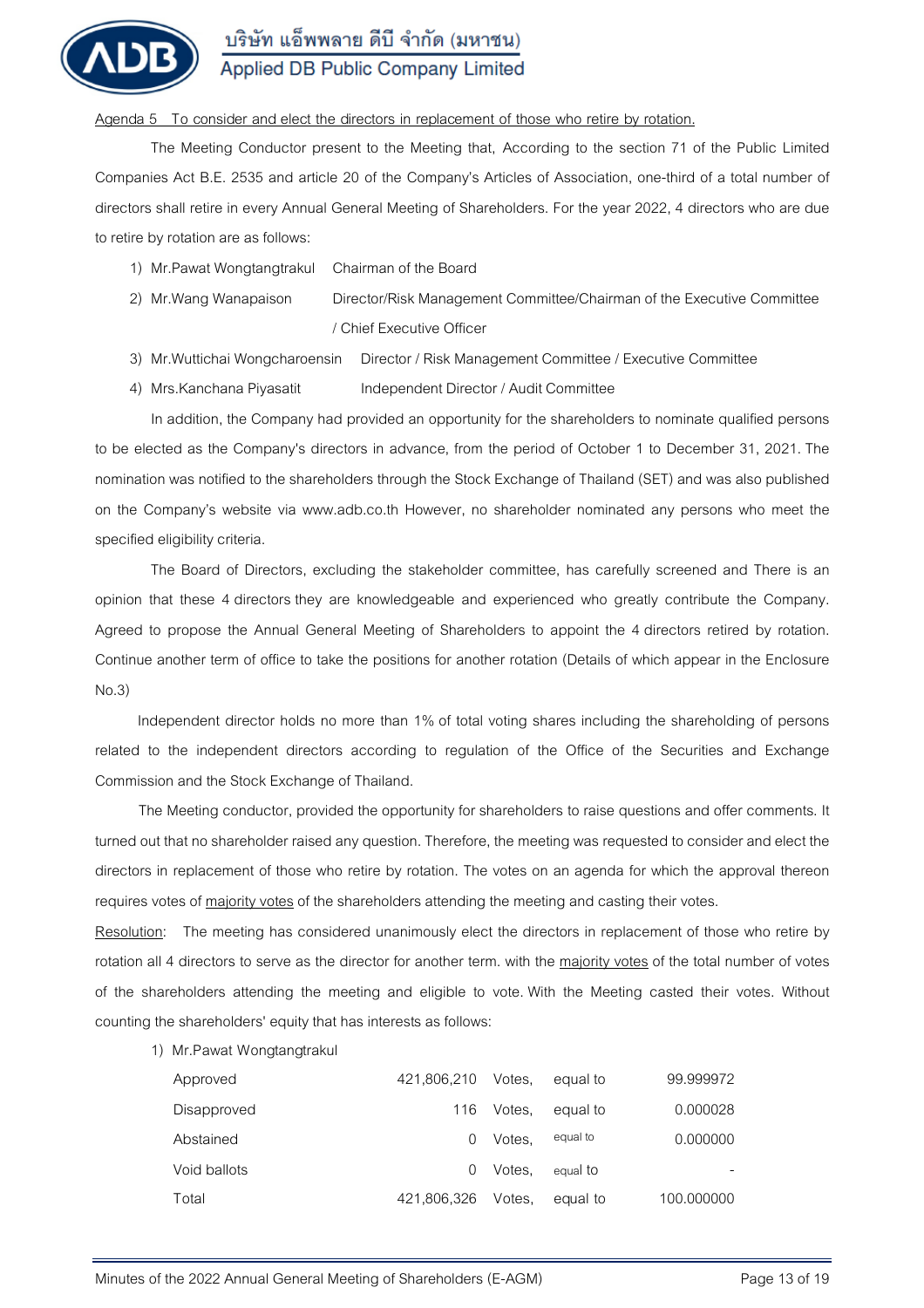

Applied DB Public Company Limited

| 2) | Mr. Wang Wanapaison          |                |        |          |            |
|----|------------------------------|----------------|--------|----------|------------|
|    | Approved                     | 391,830,508    | Votes, | equal to | 99.999970  |
|    | Disapproved                  | 116            | Votes, | equal to | 0.000030   |
|    | Abstained                    | $\mathbf 0$    | Votes, | equal to | 0.000000   |
|    | Void ballots                 | $\Omega$       | Votes, | equal to |            |
|    | Total                        | 391,830,624    | Votes, | equal to | 100.000000 |
| 3) | Mr. Wuttichai Wongcharoensin |                |        |          |            |
|    | Approved                     | 448,390,418    | Votes, | equal to | 99.999974  |
|    | Disapproved                  | 116            | Votes. | equal to | 0.000026   |
|    | Abstained                    | $\overline{0}$ | Votes, | equal to | 0.000000   |
|    | Void ballots                 | $\Omega$       | Votes, | equal to |            |
|    | Total                        | 448,390,534    | Votes, | equal to | 100.000000 |
| 4) | Mrs.Kanchana Piyasatit       |                |        |          |            |
|    | Approved                     | 448,687,473    | Votes, | equal to | 99.999974  |
|    | Disapproved                  | 116            | Votes, | equal to | 0.000026   |
|    | Abstained                    | 0              | Votes, | equal to | 0.000000   |
|    | Void ballots                 | $\overline{0}$ | Votes. | equal to |            |
|    | Total                        | 448,687,589    | Votes, | equal to | 100.000000 |

**Agenda 6 To consider and approve remuneration to the Board of Directors and Sub-Committee for the year 2022.**

The Meeting Conductor present to the Meeting that, According to Section 90 of the Public Limited Companies Act, B.E.2535 (including additional revision), the Company is prohibited to pay or give the property to directors unless it is a remuneration in accordance with the Company's regulations. The Company's regulations, Item 32 forbid the Company from paying or giving the property to directors unless it is remuneration. The Board of Directors has the right to receive remunerations, meeting allowance, allowance, and welfares from the Company in a form of pension, bonus or other relevant benefits in accordance with the Company's regulations or other benefits according to the resolution of the shareholders' meeting.

The Board of Directors, considered and defined remunerations for the Board of Directors and Sub-Committee 2022 based on the following principles including business size, roles and responsibilities, and comparison to other listed companies in the Stock Market of Thailand with similar Market Capitalization. Resolved to propose to the shareholders' meeting to consider the remuneration of the Company's directors and subcommittees for the year 2022 at the same rate as the remuneration for the year 2021. The Chairman of the Board of Director and The Chairman of Audit Committee will receive a remuneration of 25,000 baht/month/person. Director and Sub-Committees (non-executive of the Company) will receive compensation of 20,000 baht/month/person. As for the meeting allowance for the Company's directors and Sub-Committees, it will be 15,000 baht/person/meeting. The Directors and Independent Directors who act as Directors in many Sub-Committees. will receive the highest rate of compensation for only one faculty.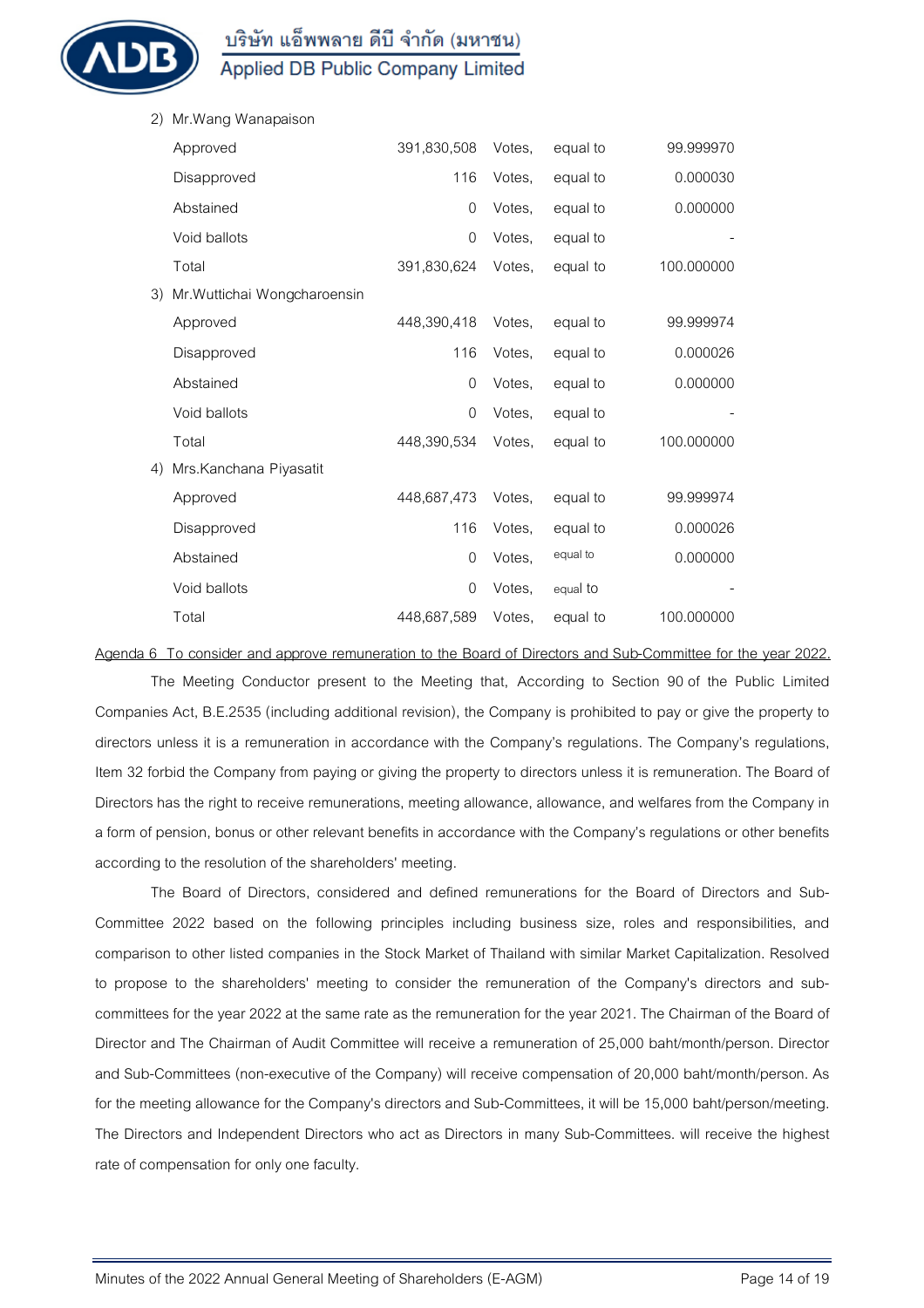บริษัท แอ็พพลาย ดีบี จำกัด (มหาชน)

# Applied DB Public Company Limited

|                                           |                     | Year 2021 (Existing Rate) | Year 2022 (Proposed Rate) |                          |
|-------------------------------------------|---------------------|---------------------------|---------------------------|--------------------------|
| Position                                  | <b>Remuneration</b> | <b>Meeting Allowance</b>  | <b>Remuneration</b>       | <b>Meeting Allowance</b> |
|                                           | (THB/Month)         | (THB/Time)                | (THB/Month)               | (THB/Time)               |
| Chairman of the Board                     | 25,000              | 15,000                    | 25,000                    | 15,000                   |
| Director and Independent Director         | 20,000              | 15,000                    | 20,000                    | 15,000                   |
| Chairman of the Audit Committee           | 25,000              | 15,000                    | 25,000                    | 15,000                   |
| <b>Audit Committee</b>                    | 20,000              | 15,000                    | 20,000                    | 15,000                   |
| Chairman of the Risk Management Committee |                     | 15,000                    |                           | 15,000                   |
| Risk Management Committee                 |                     | 15,000                    |                           | 15,000                   |
| Chairman of the Executive Committee       |                     |                           |                           |                          |
| <b>Executive Committee</b>                | 50,000              |                           | 50,000                    |                          |
| Chairman of the Investment Advisory Board |                     | 15,000                    | $\overline{\phantom{a}}$  | 15,000                   |
| Investment Advisory Board                 |                     | 15,000                    |                           | 15,000                   |

**Remuneration of the Board of Directors and Sub-Committee** shall be as follows:

#### Note :

1. Monthly remuneration pay to non-executive only.

2. Meeting allowance pay to non-executive only.

3. Independent Director is acting as a committee member in many sub-committees will receive maximum remuneration at the same rate.

4. Apart from the above remuneration, there are no other benefits provided to the directors.

The Meeting conductor, provided the opportunity for shareholders to raise questions and offer comments. It turned out that no shareholder raised any question. Therefore, the meeting was requested to To consider and approve remuneration to the Board of Directors and Sub-Committee for the year 2022. The votes on an agenda for which the approval thereon requires votes of not less than two-three of the shareholders attending the meeting and casting their votes.

**Resolution:** The meeting has considered unanimously approve remuneration to the Board of Directors and Sub-Committee for the year 2022 as proposed with the not less than two-three of the total number of votes of the shareholders attending the meeting and eligible to vote as follows:

| Approved     | 448,687,473 Votes, |        | equal to | 99.999974  |
|--------------|--------------------|--------|----------|------------|
| Disapproved  | 116                | Votes. | equal to | 0.000026   |
| Abstained    | $\left( \right)$   | Votes. | equal to | 0.000000   |
| Void ballots | ()                 | Votes. | equal to |            |
| Total        | 448,687,589        | Votes. | equal to | 100.000000 |

## **Agenda 7 To consider and appoint auditors and remunerations 2022.**

The Meeting Conductor present to the Meeting that, According to article 120 of Public Company Act, B.E.2535 (including additional revision) and Item 55 in the Company's regulations, appointment of the auditors and determination of audit fee shall be approved at the Annual General Meeting of Shareholders. The Audit Committee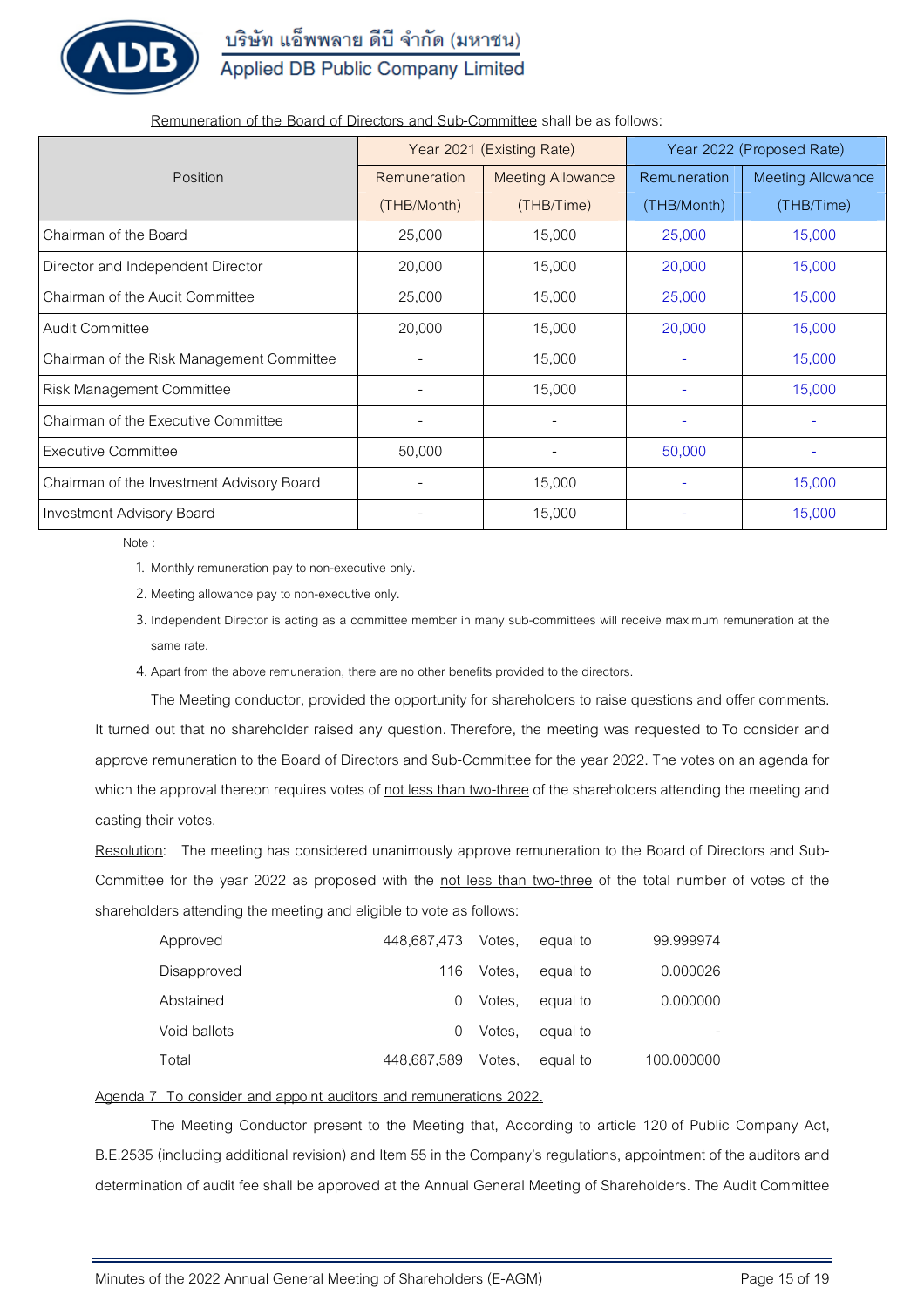

recruited the auditors for 2022 and proposed the list to the Board of Directors and the General Meeting of Shareholders to consider and appoint 4 auditors from KPMG Phoomchai Audit Ltd. including:

- 1) Ms.Sawitree Ongksirimemongkol Certified Public Accountant No.10449 and/or
- 2) Mrs. Munchupa Singsuksawat Certified Public Accountant No.6112 and/or
- 3) Mr. Sumath Jangsamsee Certified Public Accountant No.9362

The Company's Auditors for the year 2022 and consider the Audit's fee of 2,300,000 THB. the Auditor remuneration is exclusive of the other fees (Non-Audit fee) ifany, which will be billed per actual I.e. Traveling expensed. In this regard, such auditors of KPMG Phoomchai Audit Ltd. are qualified and have no relationship with or any interests with the company executives, major shareholders or any persons related to such parties and therefore; the auditors show independence in auditing and rendering opinions on financial statements.

#### Compare the audit fees in the past year as follows:

| Detail    | <b>Year 2018</b> | <b>Year 2019</b> | Year 2020 | <b>Year 2021</b> | <b>Proposed Rate</b><br><b>Year 2022</b> |
|-----------|------------------|------------------|-----------|------------------|------------------------------------------|
| Audit Fee | 2,470,000        | 2,380,000        | 2,430,000 | 2,300,000        | 2,300,000                                |
| Other Fee | $-$ None $-$     | $-$ None $-$     | - None -  | - None -         | - None -                                 |
| Total     | 2,470,000        | 2,380,000        | 2,430,000 | 2,300,000        | 2,300,000                                |

The Meeting conductor, provided the opportunity for shareholders to raise questions and offer comments. It turned out that no shareholder raised any question. Therefore, the meeting was requested to consider and appoint auditors and remunerations 2022. The votes on an agenda for which the approval thereon requires votes of majority votes of the shareholders attending the meeting and casting their votes.

**Resolution:** The meeting has considered unanimously the appoint auditors and remunerations 2022 as proposed with the majority votes of the total number of votes of the shareholders attending the meeting and eligible to vote as follows:

| Approved     | 448,687,473 Votes, |        | equal to | 99.999974  |
|--------------|--------------------|--------|----------|------------|
| Disapproved  | 116                | Votes. | equal to | 0.000026   |
| Abstained    |                    | Votes. | equal to | 0.000000   |
| Void ballots |                    | Votes. | equal to |            |
| Total        | 448.687.589        | Votes. | equal to | 100.000000 |

### **Agenda 8 To consider and approve the reduction of the Company's registered capital.**

The Meeting Conductor present to the Meeting that, The Board of Directors meeting No.1/2022 which was held on February 22, 2022. Has resolved to propose the Annual General Meeting of Shareholders to consider and approve the reduction of the Company's registered capital in the amount of 28 THB, from the current registered capital of 362,999,989.50 THB to be the registered capital of 362,999,961.50 THB, by cancelling 56 ordinary shares, at the par value of 0.50 THB per share remaining from the allocation of dividend shares on January 21, 2022.

Due to the Extraordinary General Meeting of Shareholders No. 1/2564 held on December 24, 2021. resolution approving the dividends payment in shares to the existing shareholders of the company. at the rate of 10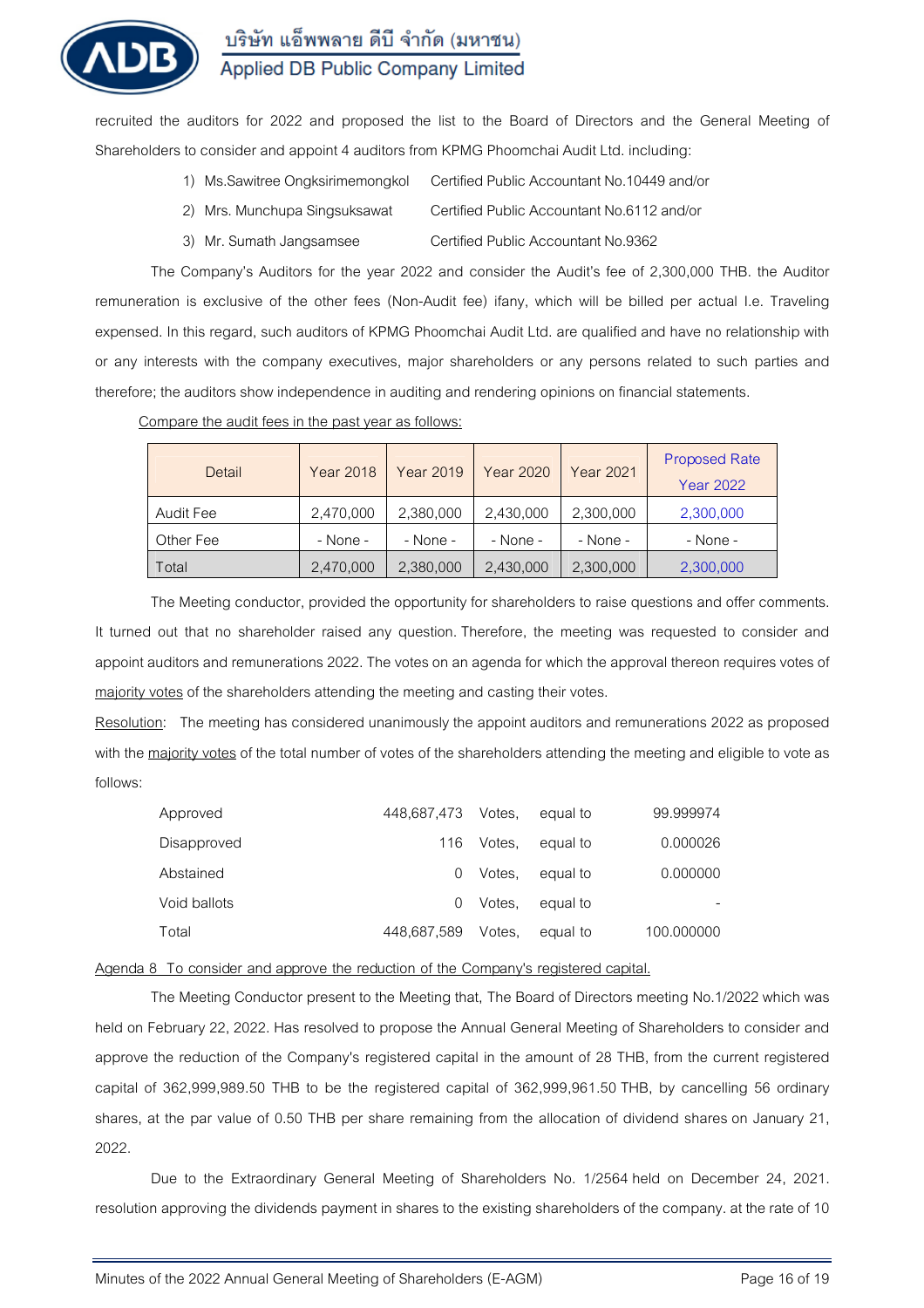

existing shares per 1 ordinary share, with the total number of shares not exceeding 65,999,998 shares at a par value of THB 0.50, totalling not exceeding THB 32**,**999**,**999, As a result of the stock dividend allocation on January 21, 2022, shareholders received a total of 65,999,942 stock dividends, therefore there were 56 registered shares remaining from the said stock dividend allocation of 19 shares with a par value of THB 0.50 per share. Total amount is THB 28.

Therefore, the Board of Directors proposes to reduce the registered capital from the current registered capital of THB 362,999,989.50 to be the registered capital of THB 362,999,961.50, by cutting ordinary shares, the rest from the stock dividend allocation according to the resolution of the Extraordinary General Meeting of Shareholders No.1/2021. and the stock dividend is not for distribution or in support of any conversion of the Company's securities amount 56 shares, at the par value of THB 0.50 per share total amount of THB 28.

|                                      | Listed shares<br>(Share) | Registered capital<br>(THB) | Par value per share<br>(THB) |  |
|--------------------------------------|--------------------------|-----------------------------|------------------------------|--|
| Share / current registered capital   | 725,999,979 Shares       | 362,999,989.50 Baht         | 0.50 Baht                    |  |
| Propose to consider reduction of the | 56 Shares                | 28 Baht                     | $0.50$ Baht                  |  |
| Company's registered capital.        |                          |                             |                              |  |
| Share / Registered Capital (New)     | 725,999,923 Shares       | 362,999,961.50 Baht         | $0.50$ Baht                  |  |

The Meeting conductor, provided the opportunity for shareholders to raise questions and offer comments. It turned out that no shareholder raised any question. Therefore, the meeting was requested to consider and approve the reduction of the Company's registered capital. The votes on an agenda for which the approval thereon requires votes of not less than three-four of the shareholders attending the meeting and casting their votes.

**Resolution:** The meeting has considered approve the reduction of the Company's registered capital from the existing registered capital of THB 362**,**999**,**989.50, to THB 362,999,961.50 By eliminating the remaining listed ordinary shares from the stock dividend allocation in accordance with the resolution of the Extraordinary General Meeting of Shareholders No. 1/2021 and the stock dividends are not for distribution or in support of any conversion of the Company's securities amount 56 ordinary shares, at the par value of 0.50 THB, amount of THB 28. with the not less than three-four of the total number of votes of the shareholders attending the meeting and eligible to vote as follows:

| Approved     | 448,687,473 Votes, |        | equal to | 99.999974  |
|--------------|--------------------|--------|----------|------------|
| Disapproved  | 116                | Votes. | equal to | 0.000026   |
| Abstained    |                    | Votes. | equal to | 0.000000   |
| Void ballots |                    | Votes. | equal to |            |
| Total        | 448,687,589        | Votes. | equal to | 100.000000 |

## **Agenda 9 To consider and approve the amendment of Clause 4. Of the Memorandum of Association of Company to be in line with the reduction of Company's registered capital.**

The Meeting Conductor present to the Meeting that, to be in line with the reduction of Company's registered capital as proposed to the meeting for consideration in Agenda 8, for the capital reduction to be valid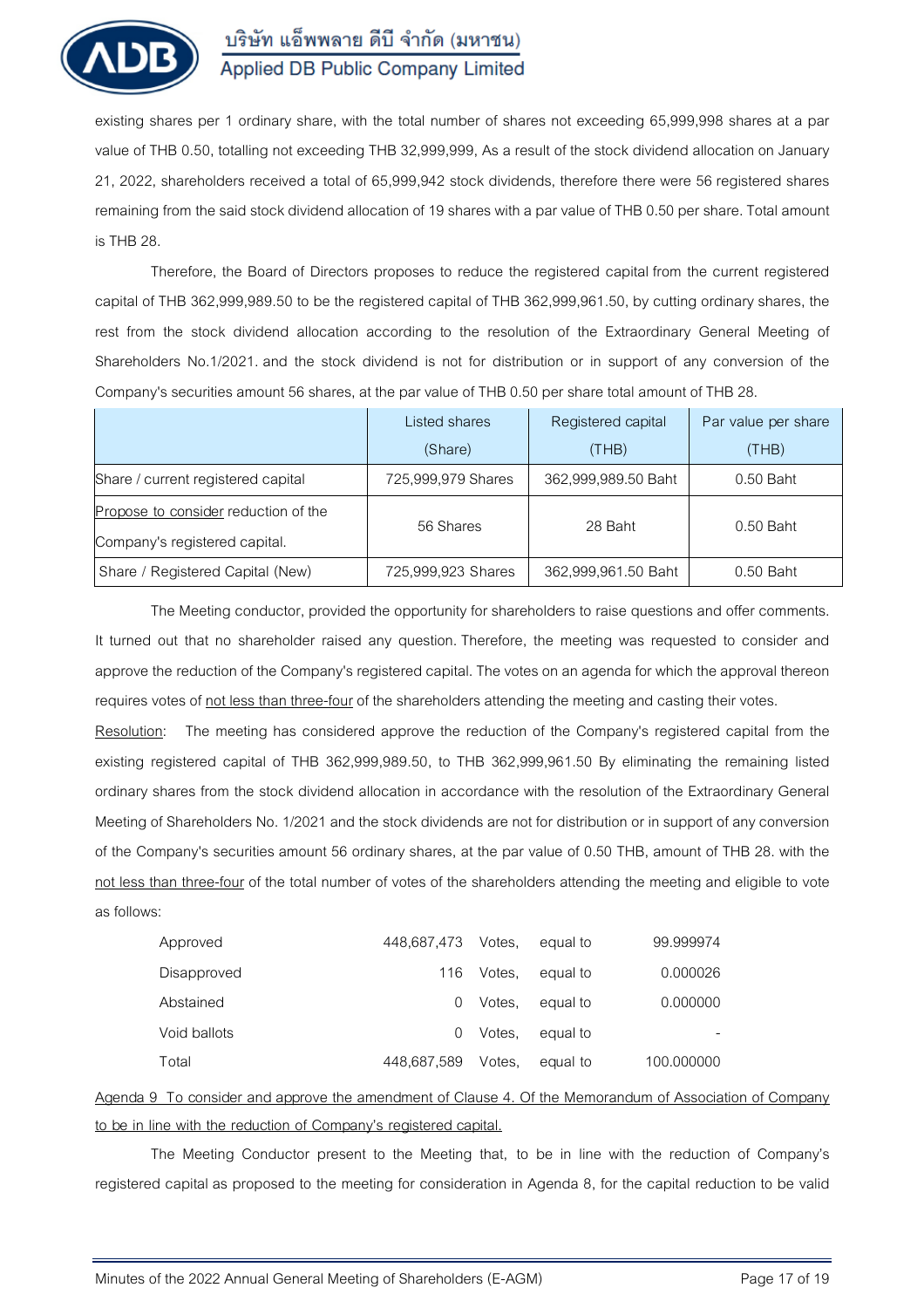

and perfectly legal. it is necessary to amend the Memorandum of Association, Article 4, to be in line with the reduction of Company's registered capital, as follows.

| Clause<br>4. | Registered capital  | 362,999,961.50 THB | (Three hundred sixty-two million nine hundred ninety-nine<br>thousand nine hundred sixty-one baht fifty satang). |  |  |  |
|--------------|---------------------|--------------------|------------------------------------------------------------------------------------------------------------------|--|--|--|
|              | Divided into        | 725,999,923S hares | (Seven hundred twenty-five million nine hundred ninety-<br>nine thousand nine hundred twenty-three shares).      |  |  |  |
|              | Par value per share | $0.50$ THB         | (Fifty satang)                                                                                                   |  |  |  |
|              | Divided into:       |                    |                                                                                                                  |  |  |  |
|              | - Ordinary shares   | 725,999,923 Shares | (Seven hundred twenty-five million nine hundred ninety-                                                          |  |  |  |
|              |                     |                    | nine thousand nine hundred twenty-three shares).                                                                 |  |  |  |
|              | - Preferred shares  | Shares             |                                                                                                                  |  |  |  |

In this regard, it is also deemed appropriate to delegate the power to the persons designated by the Board of the Directors and/or Executive Committee to register the amendment of the Memorandum of Association with the Department of Business Development, Ministry of Commerce, to be authorized to amend or add wordings in accordance with the Registrar's instruction.

The Meeting conductor, provided the opportunity for shareholders to raise questions and offer comments. It turned out that no shareholder raised any question. Therefore, the meeting was requested to consider and approve the amendment of Clause 4. Of the Memorandum of Association of Company to be in line with the reduction of Company's registered capital. The votes on an agenda for which the approval thereon requires votes of not less than three-four of the shareholders attending the meeting and casting their votes.

**Resolution:** The meeting has considered approve the amendment of Clause 4. Of the Memorandum of Association of Company to be in line with the reduction of Company's registered capital as proposed and delegate the power to the persons designated by the Board of the Directors and/or Executive Committee to register the amendment of the Memorandum of Association with the Department of Business Development, Ministry of Commerce, to be authorized to amend or add wordings in accordance with the Registrar's instruction. with the not less than three-four of the total number of votes of the shareholders attending the meeting and eligible to vote as follows:

| Approved     | 448.687.473 | Votes. | equal to | 99.999974  |
|--------------|-------------|--------|----------|------------|
| Disapproved  | 116.        | Votes. | equal to | 0.000026   |
| Abstained    |             | Votes. | equal to | 0.000000   |
| Void ballots |             | Votes. | equal to |            |
| Total        | 448,687,589 | Votes. | equal to | 100.000000 |

### **Agenda 10 To consider other matters (if any)**

The Meeting Conductor informed the Meeting that, In proposing other agendas In addition to the agenda specified in the invitation letter Must have votes of not less than one-third (one-third) of the total number of outstanding shares sold. In order to include for the shareholders' meeting to consider matters other than those specified in the invitation letter. They are useful and should be placed in advance for the annual meeting. During